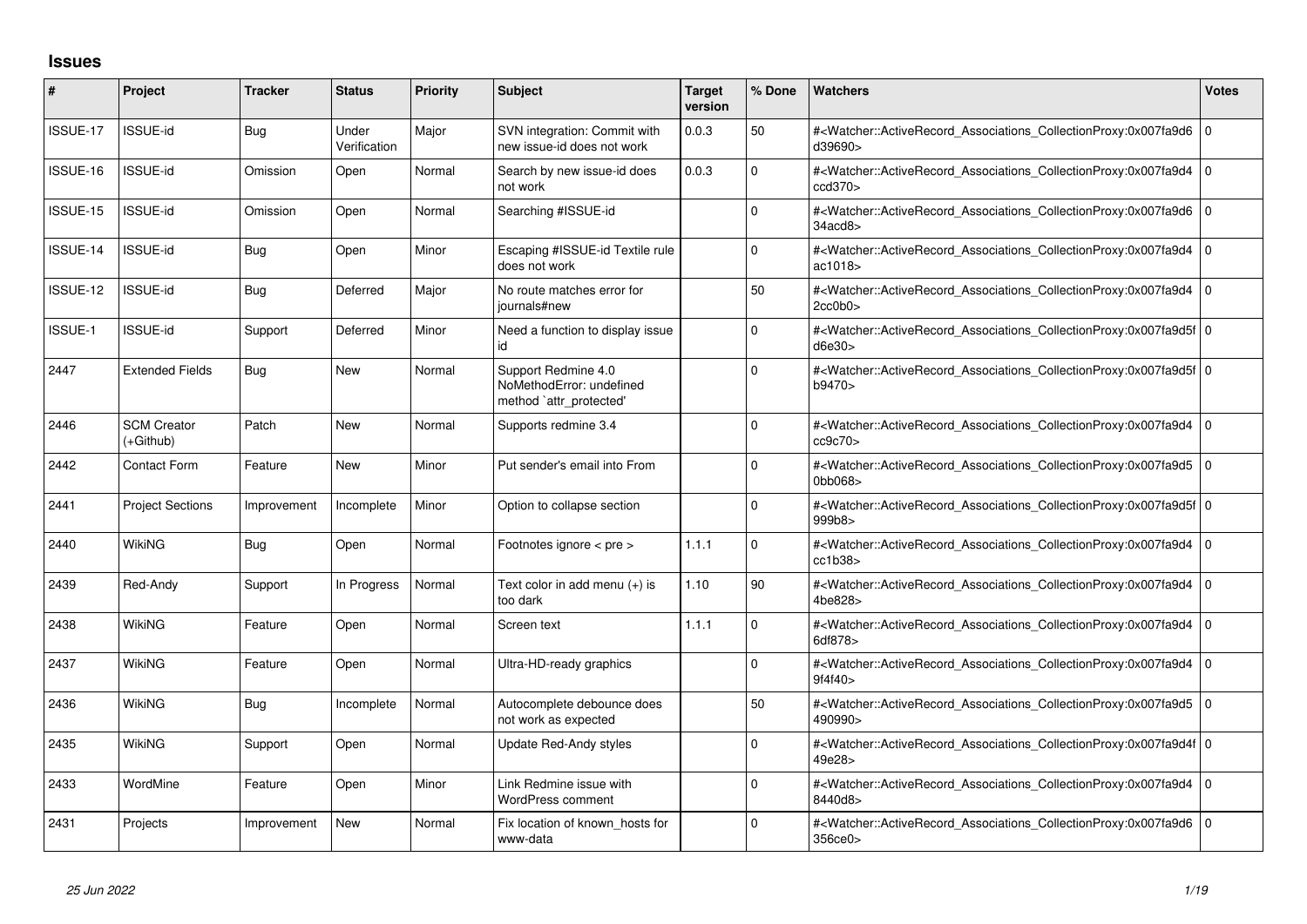| #    | Project                         | <b>Tracker</b> | <b>Status</b> | <b>Priority</b> | <b>Subject</b>                                                                              | <b>Target</b><br>version | % Done      | <b>Watchers</b>                                                                                                                                                         | Votes          |
|------|---------------------------------|----------------|---------------|-----------------|---------------------------------------------------------------------------------------------|--------------------------|-------------|-------------------------------------------------------------------------------------------------------------------------------------------------------------------------|----------------|
| 2430 | CD-Index                        | Feature        | Open          | Normal          | (Non-)interactive mode for<br>cdindex                                                       |                          | $\Omega$    | # <watcher::activerecord_associations_collectionproxy:0x007fa9d4<br>215db0&gt;</watcher::activerecord_associations_collectionproxy:0x007fa9d4<br>                       | $\overline{0}$ |
| 2429 | CD-Index                        | Feature        | Incomplete    | Normal          | Flag for broken media                                                                       |                          | $\Omega$    | # <watcher::activerecord_associations_collectionproxy:0x007fa9e5<br>800930&gt;</watcher::activerecord_associations_collectionproxy:0x007fa9e5<br>                       | l O            |
| 2427 | CD-Index                        | Feature        | Incomplete    | Normal          | Tags                                                                                        |                          | $\Omega$    | # <watcher::activerecord_associations_collectionproxy:0x007fa9e4<br><math>e</math>fee<math>68</math></watcher::activerecord_associations_collectionproxy:0x007fa9e4<br> | l o            |
| 2426 | CD-Index                        | Feature        | Incomplete    | Normal          | Tool to modify data (cdmodify?)                                                             |                          | $\Omega$    | # <watcher::activerecord_associations_collectionproxy:0x007fa9e7<br>26a938&gt;</watcher::activerecord_associations_collectionproxy:0x007fa9e7<br>                       | $\overline{0}$ |
| 2425 | CD-Index                        | Feature        | <b>New</b>    | Normal          | Content rating data for images<br>and videos                                                |                          | $\mathbf 0$ | # <watcher::activerecord_associations_collectionproxy:0x007fa9e7<br>0b97d8&gt;</watcher::activerecord_associations_collectionproxy:0x007fa9e7<br>                       | l 0            |
| 2424 | CD-Index                        | Feature        | <b>New</b>    | Normal          | Option to skip thumbnail(s)                                                                 |                          | $\Omega$    | # <watcher::activerecord associations="" collectionproxy:0x007fa9e6<br="">c99ec8&gt;</watcher::activerecord>                                                            | l O            |
| 2423 | WikiNG                          | Feature        | Incomplete    | Normal          | markdown support?                                                                           |                          | $\Omega$    | # <watcher::activerecord associations="" collectionproxy:0x007fa9e6<br="">84a520&gt;</watcher::activerecord>                                                            | l 0            |
| 2422 | Subscription                    | <b>Bug</b>     | <b>New</b>    | Normal          | User is not removed from<br>project_subscribers table when<br>user is deleted from Redmine. |                          | $\Omega$    | # <watcher::activerecord_associations_collectionproxy:0x007fa9e6<br>452ee0&gt;</watcher::activerecord_associations_collectionproxy:0x007fa9e6<br>                       | 10             |
| 2421 | <b>SCM Creator</b><br>(+Github) | <b>Bug</b>     | New           | Normal          | The access to Git is based on<br>projects identifier.                                       |                          | $\Omega$    | # <watcher::activerecord_associations_collectionproxy:0x007fa9e5<br>eecc58</watcher::activerecord_associations_collectionproxy:0x007fa9e5<br>                           | 10             |
| 2420 | <b>SCM Creator</b><br>(+Github) | <b>Bug</b>     | <b>New</b>    | Normal          | Creating a Github repository<br>fails                                                       |                          | $\Omega$    | # <watcher::activerecord_associations_collectionproxy:0x007fa9e5<br>bcf9a8</watcher::activerecord_associations_collectionproxy:0x007fa9e5<br>                           | ۱o             |
| 2416 | Projects                        | Feature        | <b>New</b>    | Normal          | <b>Starred issues</b>                                                                       |                          | $\Omega$    | # <watcher::activerecord associations="" collectionproxy:0x007fa9e5<br="">986d40&gt;</watcher::activerecord>                                                            | l O            |
| 2414 | Red-Andy                        | Feature        | Incomplete    | Minor           | Break long application.css into<br>sections?                                                |                          | $\Omega$    | # <watcher::activerecord associations="" collectionproxy:0x007fa9e5<br="">76b538&gt;</watcher::activerecord>                                                            | l O            |
| 2413 | WikiNG                          | Feature        | Incomplete    | Minor           | Custom links syntax                                                                         |                          | 0           | # <watcher::activerecord_associations_collectionproxy:0x007fa9e5<br>5de968&gt;</watcher::activerecord_associations_collectionproxy:0x007fa9e5<br>                       | 0              |
| 2407 | <b>Sidebar Content</b>          | Feature        | Open          | Normal          | Improve support of Wiki page<br>on sidebar                                                  | 0.2.0                    | $\Omega$    | # <watcher::activerecord 0<br="" associations="" collectionproxy:0x007fa9e4f=""  ="">486a8&gt;</watcher::activerecord>                                                  |                |
| 2406 | Projects                        | Feature        | Open          | Minor           | List of forks for projects                                                                  |                          | $\Omega$    | # <watcher::activerecord associations="" collectionproxy:0x007fa9e5<br="">262bb8&gt;</watcher::activerecord>                                                            | l O            |
| 2405 | Sidebar Content                 | Feature        | Open          | Minor           | Edit link for Wiki pages                                                                    | 0.2.0                    | $\mathbf 0$ | # <watcher::activerecord_associations_collectionproxy:0x007fa9e5<br>26a390&gt;</watcher::activerecord_associations_collectionproxy:0x007fa9e5<br>                       | l 0            |
| 2404 | RedPress                        | <b>Bug</b>     | Incomplete    | Normal          | Redmine now requires POST<br>for logout                                                     |                          | $\Omega$    | # <watcher::activerecord_associations_collectionproxy:0x007fa9e5<br>044b88&gt;</watcher::activerecord_associations_collectionproxy:0x007fa9e5<br>                       | l O            |
| 2401 | <b>Project Sections</b>         | Improvement    | Open          | Normal          | Section support for Extended<br>Fields                                                      |                          | $\Omega$    | # <watcher::activerecord associations="" collectionproxy:0x007fa9e4<br="">de1170&gt;</watcher::activerecord>                                                            | 0 I            |
| 2400 | Projects                        | Support        | <b>New</b>    | Normal          | Redmine < 3.x clean up                                                                      |                          | $\Omega$    | # <watcher::activerecord_associations_collectionproxy:0x0055cbdb 0<br=""  ="">b80fb8&gt;</watcher::activerecord_associations_collectionproxy:0x0055cbdb>                |                |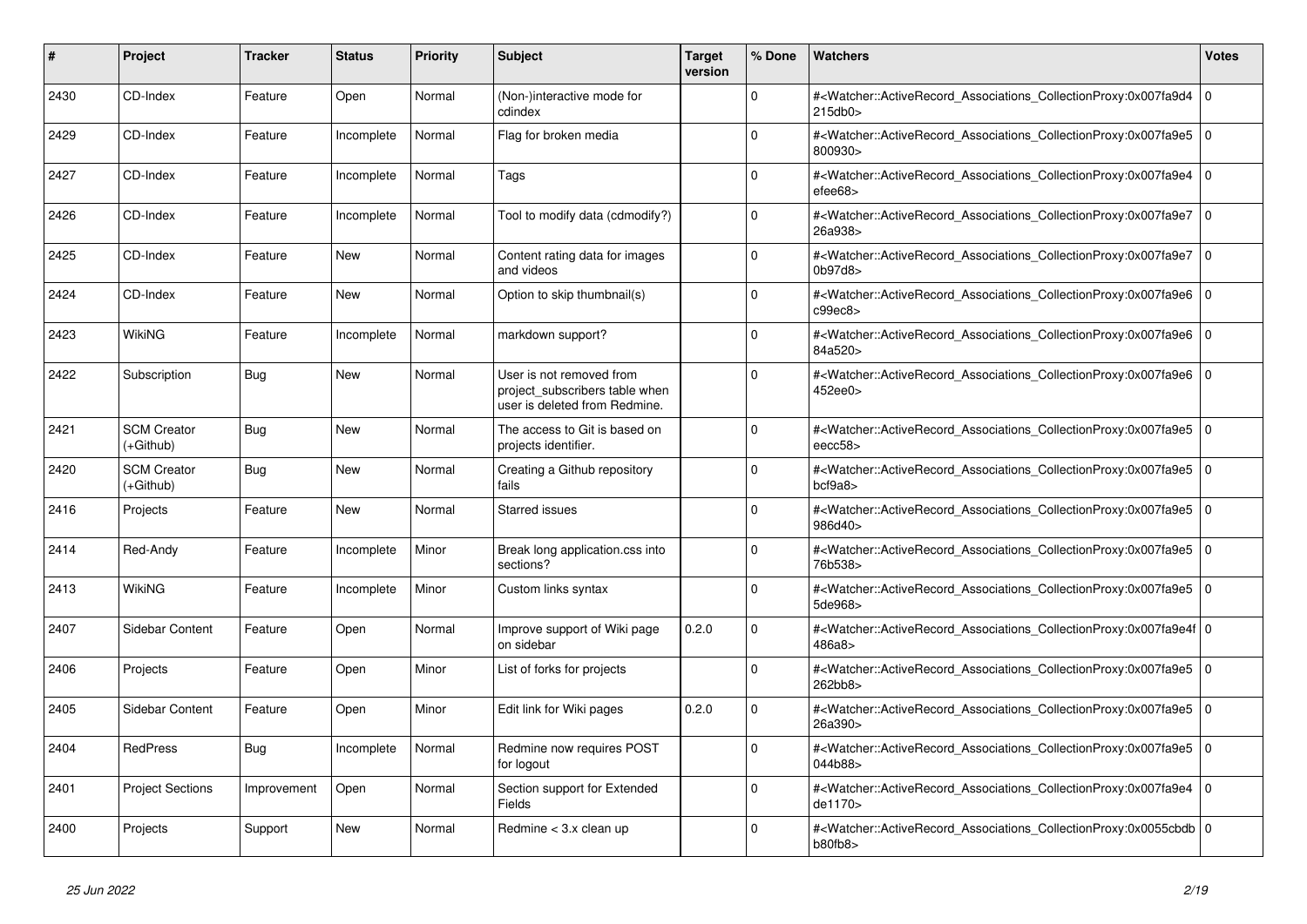| #    | <b>Project</b>                  | <b>Tracker</b> | <b>Status</b>         | <b>Priority</b> | <b>Subject</b>                                                            | <b>Target</b><br>version | % Done      | <b>Watchers</b>                                                                                                                                          | Votes |
|------|---------------------------------|----------------|-----------------------|-----------------|---------------------------------------------------------------------------|--------------------------|-------------|----------------------------------------------------------------------------------------------------------------------------------------------------------|-------|
| 2399 | Projects                        | Support        | New                   | Normal          | ChiliProject cleanup                                                      |                          | $\Omega$    | # <watcher::activerecord_associations_collectionproxy:0x0055cbdb 0<br=""  ="">a71ed8</watcher::activerecord_associations_collectionproxy:0x0055cbdb>     |       |
| 2392 | <b>WikiNG</b>                   | Feature        | Incomplete            | Normal          | Hierarcial Numbered headers                                               |                          | $\Omega$    | # <watcher::activerecord_associations_collectionproxy:0x0055cbdb 0<br=""  ="">9a5f68&gt;</watcher::activerecord_associations_collectionproxy:0x0055cbdb> |       |
| 2391 | <b>Contact Form</b>             | Support        | In Progress           | Normal          | Redmine 3.1 support?                                                      | 0.1.2                    | 50          | # <watcher::activerecord 0<br="" associations="" collectionproxy:0x0055cbdb=""  ="">8b1148&gt;</watcher::activerecord>                                   |       |
| 2389 | <b>SCM Creator</b><br>(+Github) | Feature        | <b>New</b>            | Normal          | Reporter, non members and<br>anonymous have too much<br>access by default |                          | $\Omega$    | # <watcher::activerecord_associations_collectionproxy:0x0055cbdb 0<br="">772548&gt;</watcher::activerecord_associations_collectionproxy:0x0055cbdb>      |       |
| 2384 | Hooks Manager                   | Bug            | In Progress           | Normal          | Redmine v3?                                                               | 1.0.2                    | 50          | # <watcher::activerecord 0<br="" associations="" collectionproxy:0x0055cbd8=""  ="">601e78&gt;</watcher::activerecord>                                   |       |
| 2383 | <b>Extended Fields</b>          | Feature        | Open                  | Normal          | Multiselect for Project fields                                            |                          | $\mathbf 0$ | # <watcher::activerecord_associations_collectionproxy:0x0055cbd8 0<br=""  ="">d44690&gt;</watcher::activerecord_associations_collectionproxy:0x0055cbd8> |       |
| 2378 | <b>Project Alias</b>            | Bug            | In Progress           | Major           | Compatibility to Redmine 3.0.1                                            | 0.1.1                    | 100         | # <watcher::activerecord_associations_collectionproxy:0x0055cbd8 0<br=""  ="">6891c0&gt;</watcher::activerecord_associations_collectionproxy:0x0055cbd8> |       |
| 2377 | WikiNG                          | Support        | <b>New</b>            | Normal          | Custom macros work, but icon<br>macros do not                             |                          | $\Omega$    | # <watcher::activerecord_associations_collectionproxy:0x0055cbd8 0<br=""  ="">309770&gt;</watcher::activerecord_associations_collectionproxy:0x0055cbd8> |       |
| 2374 | <b>Extended Fields</b>          | Feature        | Open                  | Normal          | Project Selection from a specific<br>branch of the project tree           |                          | $\Omega$    | # <watcher::activerecord 0<br="" associations="" collectionproxy:0x0055cbd8=""  ="">058f30&gt;</watcher::activerecord>                                   |       |
| 2373 | Red-Andy                        | Feature        | Open                  | Normal          | Replacement for Georgia?                                                  |                          | $\Omega$    | # <watcher::activerecord_associations_collectionproxy:0x0055cbd7 0<br="">d9a4b0&gt;</watcher::activerecord_associations_collectionproxy:0x0055cbd7>      |       |
| 2372 | Meta                            | Feature        | Open                  | Normal          | Microdata for breadcrumbs                                                 |                          | $\Omega$    | # <watcher::activerecord 0<br="" associations="" collectionproxy:0x0055cbd7=""  ="">a5d0e0&gt;</watcher::activerecord>                                   |       |
| 2371 | Meta                            | Feature        | Open                  | Normal          | Rich snippets for Wiki                                                    |                          | $\mathbf 0$ | # <watcher::activerecord 0<br="" associations="" collectionproxy:0x0055cbd7="">455e68&gt;</watcher::activerecord>                                        |       |
| 2370 | Meta                            | Feature        | Open                  | Normal          | Rich snippets for news                                                    |                          | $\Omega$    | # <watcher::activerecord_associations_collectionproxy:0x0055cbd6 0<br=""  ="">669f20&gt;</watcher::activerecord_associations_collectionproxy:0x0055cbd6> |       |
| 2369 | Meta                            | Feature        | Open                  | Normal          | Rich snippets for software apps                                           |                          | $\Omega$    | # <watcher::activerecord 0<br="" associations="" collectionproxy:0x007fa9da=""  ="">50d490&gt;</watcher::activerecord>                                   |       |
| 2368 | RedWord                         | <b>Bug</b>     | Open                  | Minor           | Next and prev links for<br>multi-page articles                            |                          | $\mathbf 0$ | # <watcher::activerecord associations="" collectionproxy:0x007fa9d8<br="">37edb0&gt;</watcher::activerecord>                                             | 0     |
| 2365 | <b>Extended Fields</b>          | Feature        | In Progress           | Normal          | Adding Redmine 3.0 support                                                | 0.2.4                    | 50          | # <watcher::activerecord_associations_collectionproxy:0x007fa9d8<br>c0ba78</watcher::activerecord_associations_collectionproxy:0x007fa9d8<br>            | 0 I   |
| 2363 | <b>Sidebar Content</b>          | Patch          | Under<br>Verification | Normal          | Sidebar Redmine 3.0.0                                                     | 0.2.0                    | $\Omega$    | # <watcher::activerecord associations="" collectionproxy:0x007fa9db<br="">8ce830&gt;</watcher::activerecord>                                             | ۱o    |
| 2362 | OpenID Fix                      | <b>Bug</b>     | Incomplete            | Major           | Redmine 3 Compatibilty                                                    |                          | $\mathbf 0$ | # <watcher::activerecord_associations_collectionproxy:0x007fa9da<br>153138&gt;</watcher::activerecord_associations_collectionproxy:0x007fa9da<br>        | 0     |
| 2359 | <b>Extended Fields</b>          | <b>Bug</b>     | In Progress           | Normal          | Extended fields plugin breaks<br>PDF export                               | 0.2.4                    | 90          | # <watcher::activerecord_associations_collectionproxy:0x007fa9d8<br>3ff988&gt;</watcher::activerecord_associations_collectionproxy:0x007fa9d8<br>        | 0 I   |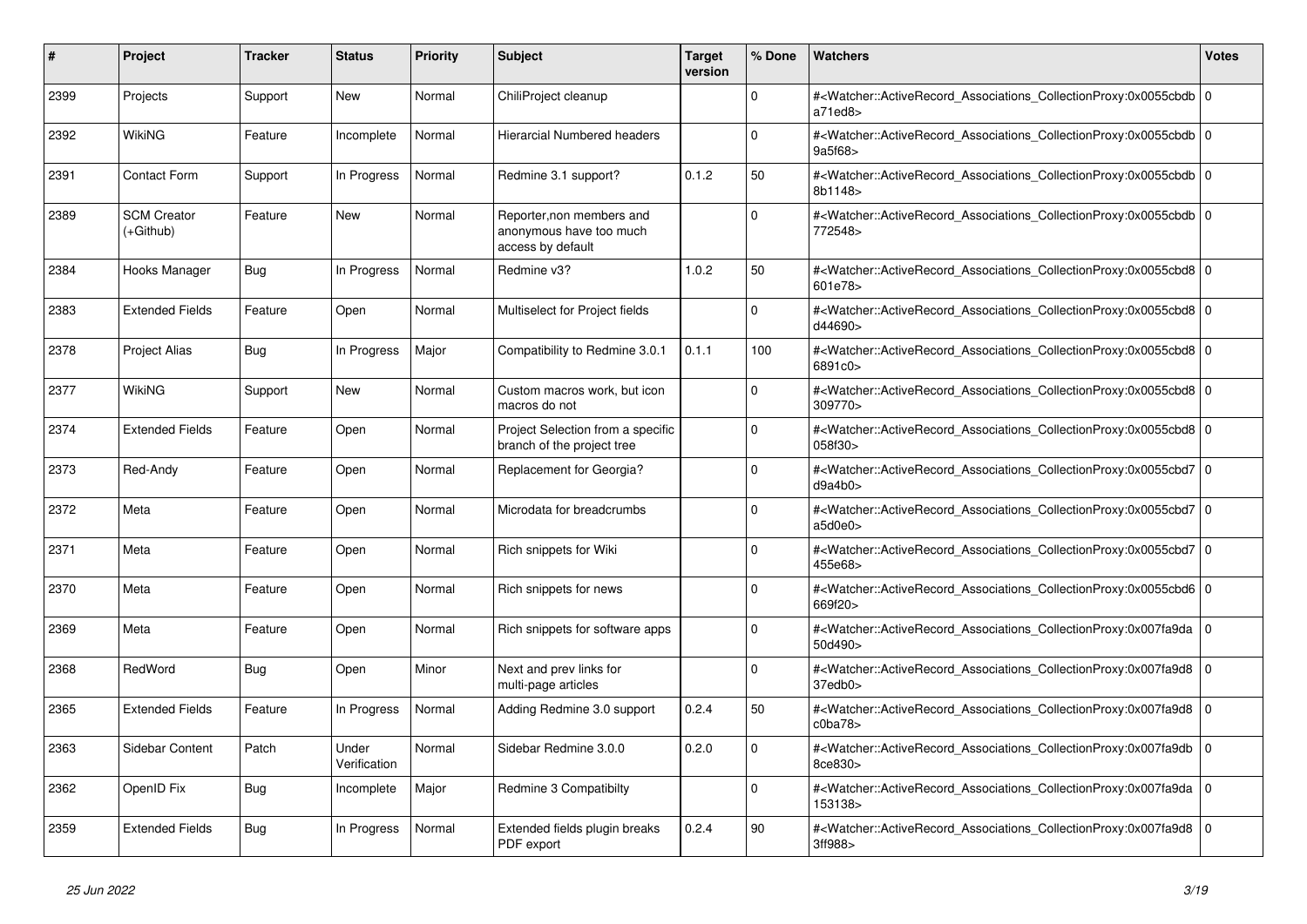| #    | Project                           | <b>Tracker</b> | <b>Status</b>         | <b>Priority</b> | <b>Subject</b>                                                                | <b>Target</b><br>version | % Done       | Watchers                                                                                                                                                  | <b>Votes</b> |
|------|-----------------------------------|----------------|-----------------------|-----------------|-------------------------------------------------------------------------------|--------------------------|--------------|-----------------------------------------------------------------------------------------------------------------------------------------------------------|--------------|
| 2356 | <b>SCM Creator</b><br>$(+Github)$ | Bug            | New                   | Normal          | Repositories not removed from<br>file system                                  |                          | 0            | # <watcher::activerecord_associations_collectionproxy:0x007fa9d8 0<br=""  ="">171590&gt;</watcher::activerecord_associations_collectionproxy:0x007fa9d8>  |              |
| 2350 | <b>Extended Fields</b>            | Bug            | Under<br>Verification | Normal          | Extended Field Values that are<br>nil produce an error                        | 0.2.4                    | $\Omega$     | # <watcher::activerecord_associations_collectionproxy:0x007fa9db<br>01e938&gt;</watcher::activerecord_associations_collectionproxy:0x007fa9db<br>         | l O          |
| 2349 | <b>Extended Fields</b>            | Bug            | Open                  | Critical        | Redmine Bulk edit doesn't work<br>when extended_field plugin is<br>installed  | 0.2.4                    | $\mathbf 0$  | # <watcher::activerecord_associations_collectionproxy:0x007fa9d9 0<br=""  ="">1e2668&gt;</watcher::activerecord_associations_collectionproxy:0x007fa9d9>  |              |
| 2348 | <b>Extended Fields</b>            | Bug            | Open                  | Normal          | Buggy implementation at<br>list.html.erb                                      | 0.2.4                    | $\Omega$     | # <watcher::activerecord associations="" collectionproxy:0x007fa9db<br="">7cc928&gt;</watcher::activerecord>                                              | l O          |
| 2346 | <b>Project Sections</b>           | Bug            | Incomplete            | Normal          | Project list shifts when there are<br>more text in sidebar                    |                          | $\mathbf 0$  | # <watcher::activerecord_associations_collectionproxy:0x007fa9d7<br>dbf500&gt;</watcher::activerecord_associations_collectionproxy:0x007fa9d7<br>         | $\mathbf 0$  |
| 2344 | <b>Extended Fields</b>            | Support        | Open                  | Normal          | Installation failure: uninitialized<br>constant ExtendedFieldsHelper          |                          | 10           | # <watcher::activerecord_associations_collectionproxy:0x007fa9db 0<br=""  ="">ce5400&gt;</watcher::activerecord_associations_collectionproxy:0x007fa9db>  |              |
| 2343 | <b>SCM Creator</b><br>(+Github)   | Bug            | Open                  | Major           | Internal error when creating<br>projects having a List format<br>custom field | 0.5.1                    | $\Omega$     | # <watcher::activerecord_associations_collectionproxy:0x007fa9dbf 0<br=""  ="">f99c0&gt;</watcher::activerecord_associations_collectionproxy:0x007fa9dbf> |              |
| 2341 | <b>Project Alias</b>              | Patch          | Under<br>Verification | Normal          | Underscore support for<br>Redmine                                             | 0.1.1                    | $\mathbf 0$  | # <watcher::activerecord_associations_collectionproxy:0x007fa9d8 0<br=""  ="">c98608&gt;</watcher::activerecord_associations_collectionproxy:0x007fa9d8>  |              |
| 2334 | <b>SCM Creator</b><br>(+Github)   | Bug            | Open                  | Normal          | Github API does not load                                                      | 0.5.1                    | $\Omega$     | # <watcher::activerecord_associations_collectionproxy:0x007fa9db<br>8a3f90&gt;</watcher::activerecord_associations_collectionproxy:0x007fa9db<br>         | l o          |
| 2329 | <b>WikiNG</b>                     | Bug            | Under<br>Verification | Major           | Mentions visibility                                                           |                          | 50           | # <watcher::activerecord_associations_collectionproxy:0x007fa9db<br>31cd10</watcher::activerecord_associations_collectionproxy:0x007fa9db<br>             | $\mathbf 0$  |
| 2328 | <b>Extended Fields</b>            | Patch          | Under<br>Verification | Normal          | Make the Project type custom<br>fields sortable in issue lists                | 0.2.4                    | $\mathbf 0$  | # <watcher::activerecord_associations_collectionproxy:0x007fa9d9 0<br="">649440&gt;</watcher::activerecord_associations_collectionproxy:0x007fa9d9>       |              |
| 2327 | <b>Project Settings</b>           | Bug            | New                   | Normal          | visual styles of sections are not<br>applied                                  |                          | $\mathbf 0$  | # <watcher::activerecord_associations_collectionproxy:0x007fa9d8 0<br="">df8980&gt;</watcher::activerecord_associations_collectionproxy:0x007fa9d8>       |              |
| 2326 | <b>SCM Creator</b><br>(+Github)   | Bug            | Open                  | Normal          | redmine_scm is incompatible<br>with redmine_git_hosting now?                  | 0.5.1                    | 0            | # <watcher::activerecord_associations_collectionproxy:0x007fa9db<br>6e5ca8</watcher::activerecord_associations_collectionproxy:0x007fa9db<br>             | ۱٥           |
| 2325 | <b>SCM Creator</b><br>$(+Github)$ | Bug            | Incomplete            | Normal          | Cannot add existing github repo                                               |                          | $\mathbf 0$  | # <watcher::activerecord_associations_collectionproxy:0x007fa9daf 0<br=""  ="">024c8</watcher::activerecord_associations_collectionproxy:0x007fa9daf>     |              |
| 2324 | Contact Form                      | Bug            | New                   | Normal          | Submitter information missing<br>on email.                                    |                          | $\Omega$     | # <watcher::activerecord_associations_collectionproxy:0x007fa9da 0<br="">b92ef0&gt;</watcher::activerecord_associations_collectionproxy:0x007fa9da>       |              |
| 2323 | <b>Contact Form</b>               | Bug            | New                   | Normal          | non-english characters on Full<br>name                                        |                          | $\Omega$     | # <watcher::activerecord_associations_collectionproxy:0x007fa9db 0<br=""  ="">95bb18&gt;</watcher::activerecord_associations_collectionproxy:0x007fa9db>  |              |
| 2322 | <b>WikiNG</b>                     | Bug            | Deferred              | Normal          | Viewing user pages does not<br>work after rename                              |                          | $\mathbf{0}$ | # <watcher::activerecord 0<br="" associations="" collectionproxy:0x007fa9db="">612ce0&gt;</watcher::activerecord>                                         |              |
| 2321 | RedPress                          | <b>Bug</b>     | Open                  | Normal          | Users are still able to register in<br>WordPress                              |                          | $\mathbf 0$  | # <watcher::activerecord_associations_collectionproxy:0x007fa9daf 0<br="">569d8&gt;</watcher::activerecord_associations_collectionproxy:0x007fa9daf>      |              |
| 2320 | <b>Extended Fields</b>            | Bug            | Under<br>Verification | Normal          | Internal error when opening<br>issues tab                                     | 0.2.4                    | 0            | # <watcher::activerecord 0<br="" associations="" collectionproxy:0x007fa9d8="">777318&gt;</watcher::activerecord>                                         |              |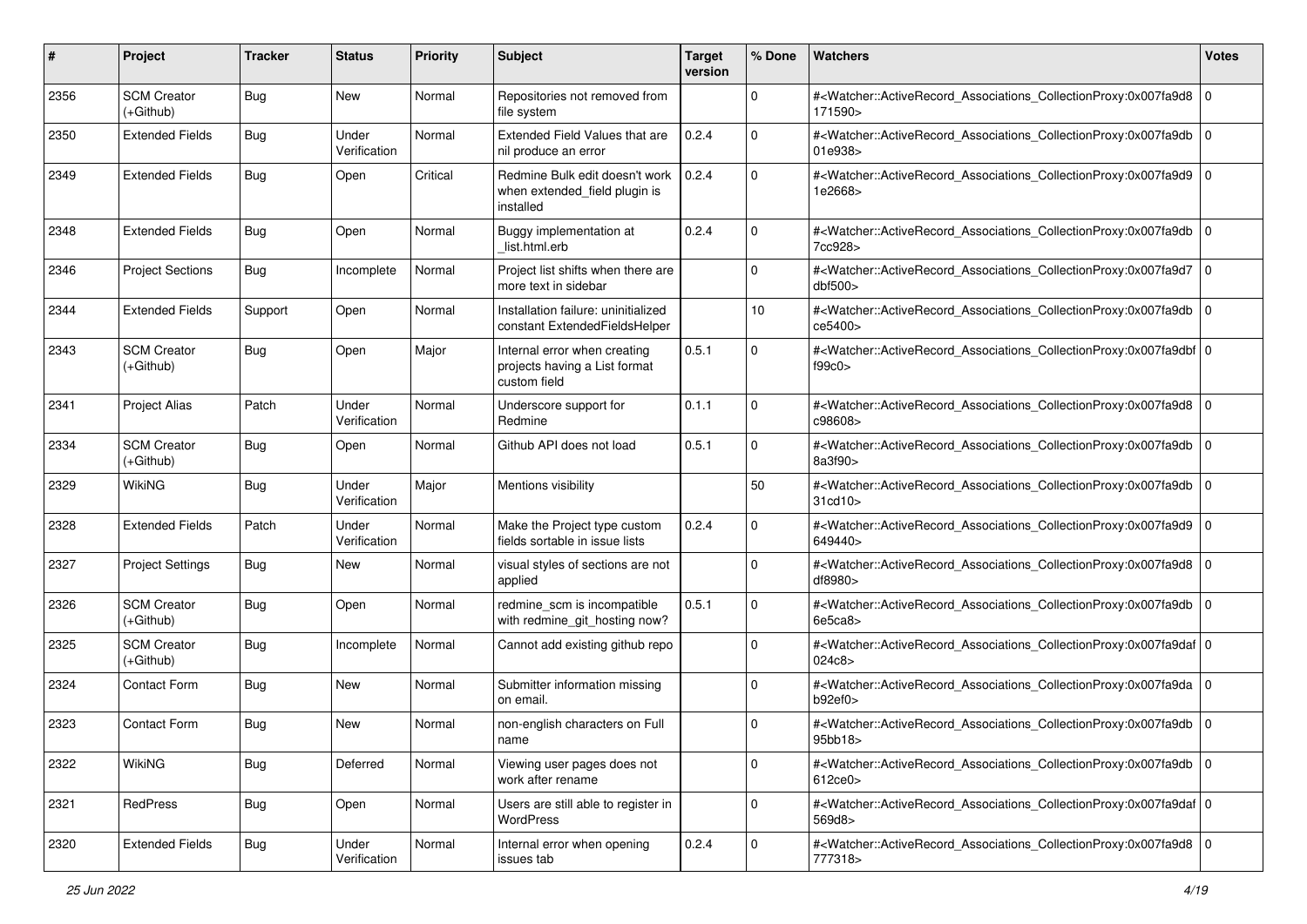| #    | Project                           | <b>Tracker</b> | <b>Status</b>         | <b>Priority</b> | <b>Subject</b>                                             | <b>Target</b><br>version | % Done      | <b>Watchers</b>                                                                                                                                          | <b>Votes</b> |
|------|-----------------------------------|----------------|-----------------------|-----------------|------------------------------------------------------------|--------------------------|-------------|----------------------------------------------------------------------------------------------------------------------------------------------------------|--------------|
| 2319 | <b>Extended Fields</b>            | Bug            | Open                  | Normal          | Incompatible with<br>rt custom field?                      | 0.2.4                    | $\Omega$    | # <watcher::activerecord associations="" collectionproxy:0x007fa9da<br="">35a558&gt;</watcher::activerecord>                                             | $\Omega$     |
| 2318 | <b>Extended Fields</b>            | Bug            | In Progress           | Normal          | Issues as pdf                                              | 0.2.4                    | 90          | # <watcher::activerecord 0<br="" associations="" collectionproxy:0x007fa9d9=""  ="">daadb0&gt;</watcher::activerecord>                                   |              |
| 2317 | Hooks Manager                     | Support        | <b>New</b>            | Normal          | Change Assignee on custom<br>field selection               |                          | $\Omega$    | # <watcher::activerecord_associations_collectionproxy:0x007fa9da<br>e24678&gt;</watcher::activerecord_associations_collectionproxy:0x007fa9da<br>        | 0            |
| 2316 | Hooks Manager                     | Translation    | New                   | Normal          | French translation                                         |                          | $\Omega$    | # <watcher::activerecord 0<br="" associations="" collectionproxy:0x007fa9da=""  ="">dfb138</watcher::activerecord>                                       |              |
| 2315 | <b>Project Sections</b>           | Feature        | Incomplete            | Normal          | Allow Projects to Appear in<br><b>Multiple Sections</b>    |                          | $\Omega$    | # <watcher::activerecord_associations_collectionproxy:0x007fa9db<br>3de230&gt;</watcher::activerecord_associations_collectionproxy:0x007fa9db<br>        | $\mathbf 0$  |
| 2313 | Download Button                   | Bug            | Open                  | Normal          | Emails include the Download<br>"button" with relative link |                          | $\Omega$    | # <watcher::activerecord_associations_collectionproxy:0x007fa9d8 0<br="">443408&gt;</watcher::activerecord_associations_collectionproxy:0x007fa9d8>      |              |
| 2312 | Like Button                       | Translation    | New                   | Normal          | Add Korean translation file                                |                          | $\Omega$    | # <watcher::activerecord associations="" collectionproxy:0x007fa9d9<br="">4aedb0&gt;</watcher::activerecord>                                             | $\mathbf 0$  |
| 2310 | Sidebar Content                   | Translation    | New                   | Normal          | Change Korean translation file<br>comment                  |                          | $\Omega$    | # <watcher::activerecord_associations_collectionproxy:0x007fa9d8 0<br=""  ="">803e08&gt;</watcher::activerecord_associations_collectionproxy:0x007fa9d8> |              |
| 2309 | Meta                              | Translation    | <b>New</b>            | Normal          | Update korean translation to<br>0.2.3                      |                          | $\Omega$    | # <watcher::activerecord_associations_collectionproxy:0x007fa9d7<br>b4cfc0</watcher::activerecord_associations_collectionproxy:0x007fa9d7<br>            | l o          |
| 2308 | <b>Extended Fields</b>            | Translation    | <b>New</b>            | Normal          | Add Korean translation file<br>comment                     | 0.2.4                    | $\Omega$    | # <watcher::activerecord 0<br="" associations="" collectionproxy:0x007fa9d8=""  =""><math>6</math>cbf<math>90</math></watcher::activerecord>             |              |
| 2307 | Download Button                   | Translation    | Under<br>Verification | Normal          | Change Korean translation file<br>comment                  | 0.1.1                    | $\Omega$    | # <watcher::activerecord_associations_collectionproxy:0x007fa9db<br>192d50&gt;</watcher::activerecord_associations_collectionproxy:0x007fa9db<br>        | ١o           |
| 2305 | <b>Author Box</b>                 | Translation    | <b>New</b>            | Normal          | Change Korean translation file<br>comment                  |                          | $\Omega$    | # <watcher::activerecord_associations_collectionproxy:0x007fa9d8 0<br=""  ="">71c828&gt;</watcher::activerecord_associations_collectionproxy:0x007fa9d8> |              |
| 2304 | Meta                              | Support        | Open                  | Normal          | Ask Redmine guys to add hooks<br>to the core               |                          | $\mathbf 0$ | # <watcher::activerecord 0<br="" associations="" collectionproxy:0x007fa9d8=""  ="">6da7e8&gt;</watcher::activerecord>                                   |              |
| 2303 | Meta                              | Feature        | Open                  | Normal          | Improve internal API                                       |                          | $\Omega$    | # <watcher::activerecord_associations_collectionproxy:0x007fa9db 0<br="">cc19b0</watcher::activerecord_associations_collectionproxy:0x007fa9db>          |              |
| 2298 | RedWord                           | Support        | In Progress           | Normal          | Theme review by WordPress<br>reviewers                     |                          | 10          | # <watcher::activerecord 0<br="" associations="" collectionproxy:0x007fa9d9=""  ="">4617b8&gt;</watcher::activerecord>                                   |              |
| 2295 | Hooks Manager                     | Bug            | Reopened              | Normal          | view_layouts_base_html_head<br>hook not working            |                          | 90          | # <watcher::activerecord_associations_collectionproxy:0x007fa9d8 0<br="">3c0878&gt;</watcher::activerecord_associations_collectionproxy:0x007fa9d8>      |              |
| 2293 | WikiNG                            | Enhancement    | Open                  | Minor           | Extended user column                                       |                          | $\Omega$    | # <watcher::activerecord_associations_collectionproxy:0x007fa9db 0<br=""  ="">2251c8&gt;</watcher::activerecord_associations_collectionproxy:0x007fa9db> |              |
| 2291 | <b>SCM Creator</b><br>(+Github)   | Feature        | Open                  | Normal          | Creator interface needs to be<br>simplified                |                          | $\mathbf 0$ | # <watcher::activerecord 0<br="" associations="" collectionproxy:0x007fa9db=""  ="">b85678&gt;</watcher::activerecord>                                   |              |
| 2290 | <b>SCM Creator</b><br>$(+Github)$ | Patch          | Under<br>Verification | Normal          | Various improvements to plugin                             | 0.5.1                    | 70          | # <watcher::activerecord_associations_collectionproxy:0x007fa9d8 0<br=""  ="">3dd450&gt;</watcher::activerecord_associations_collectionproxy:0x007fa9d8> |              |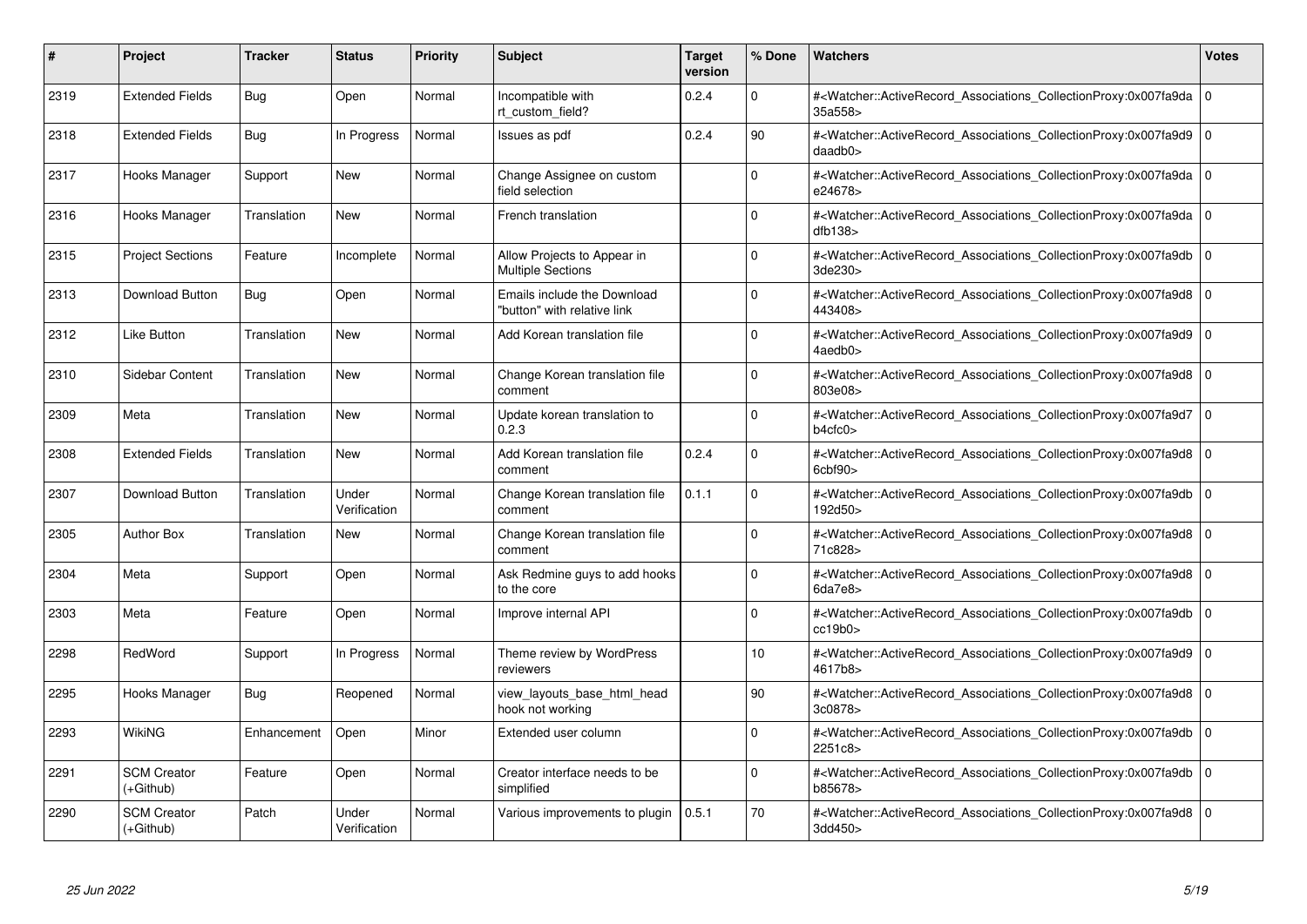| #    | <b>Project</b>                  | <b>Tracker</b> | <b>Status</b> | <b>Priority</b> | <b>Subject</b>                                               | <b>Target</b><br>version | % Done   | <b>Watchers</b>                                                                                                                                          | <b>Votes</b> |
|------|---------------------------------|----------------|---------------|-----------------|--------------------------------------------------------------|--------------------------|----------|----------------------------------------------------------------------------------------------------------------------------------------------------------|--------------|
| 2289 | <b>RedPress</b>                 | Bug            | <b>New</b>    | Normal          | Hide moved news from the<br>project overview page            |                          | $\Omega$ | # <watcher::activerecord_associations_collectionproxy:0x007fa9da 0<br=""  ="">2a46b8&gt;</watcher::activerecord_associations_collectionproxy:0x007fa9da> |              |
| 2287 | <b>SCM Creator</b><br>(+Github) | Feature        | Incomplete    | Normal          | Allow to customize naming<br>policy for repositories         |                          | $\Omega$ | # <watcher::activerecord_associations_collectionproxy:0x007fa9d9<br>51b1b8&gt;</watcher::activerecord_associations_collectionproxy:0x007fa9d9<br>        | $\Omega$     |
| 2286 | <b>SCM Creator</b><br>(+Github) | Feature        | Incomplete    | Normal          | Add configuration option for<br>default encoding             |                          | $\Omega$ | # <watcher::activerecord 0<br="" associations="" collectionproxy:0x007fa9d9=""  ="">241500&gt;</watcher::activerecord>                                   |              |
| 2285 | WordMine                        | Support        | In Progress   | Normal          | Can't get this to work                                       |                          | $\Omega$ | # <watcher::activerecord_associations_collectionproxy:0x007fa9d9<br>986fe0&gt;</watcher::activerecord_associations_collectionproxy:0x007fa9d9<br>        | $\mathbf 0$  |
| 2278 | <b>SCM Creator</b><br>(+Github) | Patch          | Deferred      | Normal          | Disable "Save repository" button<br>on new repositories      |                          | $\Omega$ | # <watcher::activerecord 0<br="" associations="" collectionproxy:0x007fa9da=""  ="">ec6590&gt;</watcher::activerecord>                                   |              |
| 2276 | Language Mix                    | Feature        | Incomplete    | Normal          | Group posts / show only the<br>primary article               |                          | $\Omega$ | # <watcher::activerecord_associations_collectionproxy:0x007fa9d9 0<br=""  ="">2800c0&gt;</watcher::activerecord_associations_collectionproxy:0x007fa9d9> |              |
| 2273 | Hooks Manager                   | Support        | In Progress   | Normal          | Hook is invalid                                              |                          | $\Omega$ | # <watcher::activerecord_associations_collectionproxy:0x007fa9da  <br="">bde4e0&gt;</watcher::activerecord_associations_collectionproxy:0x007fa9da>      | $\mathbf 0$  |
| 2271 | Meta                            | Feature        | Open          | Normal          | Default image for<br>OpenGraph/Twitter Cards                 |                          | $\Omega$ | # <watcher::activerecord_associations_collectionproxy:0x007fa9db 0<br=""  ="">bf5978&gt;</watcher::activerecord_associations_collectionproxy:0x007fa9db> |              |
| 2266 | Hooks Manager                   | Translation    | Incomplete    | Normal          | Spanish translation                                          |                          | 20       | # <watcher::activerecord_associations_collectionproxy:0x007fa9db 0<br=""  ="">597a40&gt;</watcher::activerecord_associations_collectionproxy:0x007fa9db> |              |
| 2261 | <b>Extended Fields</b>          | Bug            | Incomplete    | Normal          | issues PDF view and<br>descriptions                          | 0.2.4                    | $\Omega$ | # <watcher::activerecord 0<br="" associations="" collectionproxy:0x007fa9da=""  ="">5d76a0&gt;</watcher::activerecord>                                   |              |
| 2260 | Contact Form                    | Bug            | Incomplete    | Normal          | Conflicting with<br>redmine ckeditor plugin using<br>preview |                          | $\Omega$ | # <watcher::activerecord_associations_collectionproxy:0x007fa9db  <br="">1b9388&gt;</watcher::activerecord_associations_collectionproxy:0x007fa9db>      | $\mathbf 0$  |
| 2259 | <b>Contact Form</b>             | Feature        | Incomplete    | Normal          | Sender name in a message                                     |                          | $\Omega$ | # <watcher::activerecord_associations_collectionproxy:0x007fa9da 0<br=""  ="">c70a48&gt;</watcher::activerecord_associations_collectionproxy:0x007fa9da> |              |
| 2257 | Download Button                 | Patch          | <b>New</b>    | Normal          | Support for multiple downloads                               |                          | $\Omega$ | # <watcher::activerecord associations="" collectionproxy:0x007fa9d8<br="">b73818&gt;</watcher::activerecord>                                             | $\mathbf 0$  |
| 2250 | WikiNG                          | Support        | Open          | Normal          | Textilizable fix in Redmine                                  |                          | $\Omega$ | # <watcher::activerecord associations="" collectionproxy:0x007fa9d9<br="">d0ec08</watcher::activerecord>                                                 | $\mathbf 0$  |
| 2248 | <b>RedPress</b>                 | Feature        | Open          | Normal          | Latest blog posts in Redmine                                 |                          | $\Omega$ | # <watcher::activerecord 0<br="" associations="" collectionproxy:0x007fa9db=""  ="">70f738&gt;</watcher::activerecord>                                   |              |
| 2247 | <b>RedPress</b>                 | Improvement    | Open          | Normal          | Redirect back after logout                                   |                          | $\Omega$ | # <watcher::activerecord associations="" collectionproxy:0x007fa9d8<br="">ef6df0</watcher::activerecord>                                                 | $\mathbf 0$  |
| 2246 | <b>RedPress</b>                 | Feature        | Open          | Normal          | Wiki syntax for blog posts                                   |                          | $\Omega$ | # <watcher::activerecord_associations_collectionproxy:0x007fa9d9  <br="">cc2308&gt;</watcher::activerecord_associations_collectionproxy:0x007fa9d9>      | $\mathbf 0$  |
| 2245 | RedWord                         | Improvement    | Open          | Normal          | Hellip in project titles                                     |                          | $\Omega$ | # <watcher::activerecord 0<br="" associations="" collectionproxy:0x007fa9da=""  =""><math>9</math>baf<math>10</math></watcher::activerecord>             |              |
| 2244 | WordMine                        | Improvement    | Incomplete    | Normal          | Import the project on blog index<br>open                     |                          | $\Omega$ | # <watcher::activerecord_associations_collectionproxy:0x007fa9db<br>be9a10&gt;</watcher::activerecord_associations_collectionproxy:0x007fa9db<br>        | $\mathbf 0$  |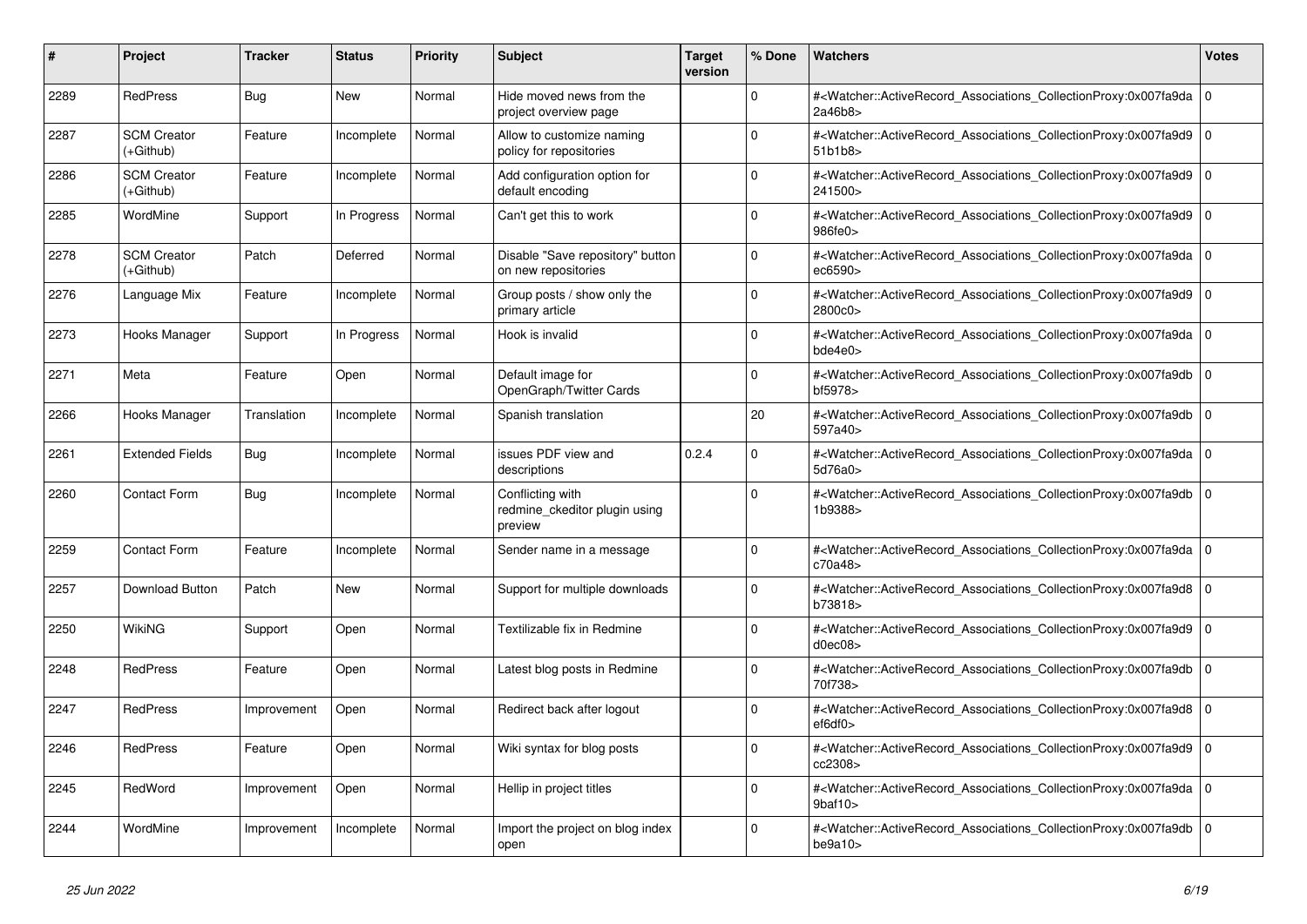| #    | Project                         | <b>Tracker</b> | <b>Status</b> | <b>Priority</b> | <b>Subject</b>                                                   | <b>Target</b><br>version | % Done      | <b>Watchers</b>                                                                                                                                          | Votes          |
|------|---------------------------------|----------------|---------------|-----------------|------------------------------------------------------------------|--------------------------|-------------|----------------------------------------------------------------------------------------------------------------------------------------------------------|----------------|
| 2243 | RedWord                         | Improvement    | <b>New</b>    | Normal          | Show unapproved comments<br>for admins                           |                          | $\Omega$    | # <watcher::activerecord_associations_collectionproxy:0x007fa9da<br>db85b8</watcher::activerecord_associations_collectionproxy:0x007fa9da<br>            | $\overline{0}$ |
| 2242 | <b>Extended Fields</b>          | <b>Bug</b>     | Incomplete    | Normal          | Message "invalid statement:<br>STR_TO_DATE" when using<br>MS SQL |                          | 30          | # <watcher::activerecord_associations_collectionproxy:0x007fa9da<br>7b60e8&gt;</watcher::activerecord_associations_collectionproxy:0x007fa9da<br>        |                |
| 2241 | <b>Extended Fields</b>          | Feature        | Incomplete    | Normal          | Informations I see on Calendar                                   |                          | $\Omega$    | # <watcher::activerecord associations="" collectionproxy:0x007fa9d9<br="">d10828&gt;</watcher::activerecord>                                             | I٥             |
| 2239 | <b>SCM Creator</b><br>(+Github) | <b>Bug</b>     | Incomplete    | Normal          | No default identifer                                             |                          | $\Omega$    | # <watcher::activerecord_associations_collectionproxy:0x007fa9daf 0<br="">531c0&gt;</watcher::activerecord_associations_collectionproxy:0x007fa9daf>     |                |
| 2237 | <b>Contact Form</b>             | Bug            | Open          | Normal          | Spam protection (looks like<br>0.1.0 is spam prone)              |                          | $\Omega$    | # <watcher::activerecord_associations_collectionproxy:0x007fa9da 0<br=""  ="">787b30&gt;</watcher::activerecord_associations_collectionproxy:0x007fa9da> |                |
| 2236 | <b>Extended Fields</b>          | <b>Bug</b>     | Incomplete    | Normal          | Hint Lost                                                        |                          | $\Omega$    | # <watcher::activerecord associations="" collectionproxy:0x007fa9d8<br="">0eb030&gt;</watcher::activerecord>                                             | 0 I            |
| 2234 | <b>WikiNG</b>                   | Enhancement    | Incomplete    | Minor           | Avatars in user links?                                           |                          | $\Omega$    | # <watcher::activerecord_associations_collectionproxy:0x007fa9db<br>de5710&gt;</watcher::activerecord_associations_collectionproxy:0x007fa9db<br>        | l 0            |
| 2227 | <b>Extended Fields</b>          | Feature        | In Progress   | Normal          | Altering form elements for<br>custom fields                      | 0.2.4                    | 50          | # <watcher::activerecord_associations_collectionproxy:0x007fa9d9 0<br="">5d1968&gt;</watcher::activerecord_associations_collectionproxy:0x007fa9d9>      |                |
| 2225 | OpenID Fix                      | Bug            | Incomplete    | Normal          | OpenID::TypeURIMismatch                                          |                          | $\Omega$    | # <watcher::activerecord_associations_collectionproxy:0x007fa9da<br>3604f8&gt;</watcher::activerecord_associations_collectionproxy:0x007fa9da<br>        | l O            |
| 2224 | WikiNG                          | Feature        | Incomplete    | Normal          | Option to disable glyphs?                                        |                          | $\Omega$    | # <watcher::activerecord_associations_collectionproxy:0x007fa9da<br>3fa9e0</watcher::activerecord_associations_collectionproxy:0x007fa9da<br>            | ۱o             |
| 2223 | <b>Extended Fields</b>          | Feature        | Open          | Normal          | Linked list custom field                                         |                          | $\Omega$    | # <watcher::activerecord associations="" collectionproxy:0x007fa9da<br="">7b2c40&gt;</watcher::activerecord>                                             | ۱o             |
| 2221 | <b>Extended Fields</b>          | Support        | Deferred      | Minor           | Need a fix for list.html.erb                                     |                          | $\Omega$    | # <watcher::activerecord associations="" collectionproxy:0x007fa9da<br="">2df880&gt;</watcher::activerecord>                                             | l 0            |
| 2220 | <b>Extended Fields</b>          | Feature        | Incomplete    | Normal          | Project specific custom fields                                   |                          | $\Omega$    | # <watcher::activerecord_associations_collectionproxy:0x007fa9d8<br>7d37a8&gt;</watcher::activerecord_associations_collectionproxy:0x007fa9d8<br>        | 0 I            |
| 2219 | <b>Project Sections</b>         | Feature        | Open          | Normal          | Wiki rule for section                                            |                          | $\Omega$    | # <watcher::activerecord associations="" collectionproxy:0x007fa9db<br="">795a90&gt;</watcher::activerecord>                                             | l O            |
| 2216 | <b>Download Button</b>          | <b>Bug</b>     | <b>New</b>    | Critical        | Missing partial<br>download/sidebar                              |                          | $\Omega$    | # <watcher::activerecord associations="" collectionproxy:0x007fa9d8<br="">befb98&gt;</watcher::activerecord>                                             | 0 I            |
| 2214 | <b>Project Sections</b>         | Feature        | Incomplete    | Normal          | Featured and disregarded<br>projects                             |                          | $\mathbf 0$ | # <watcher::activerecord_associations_collectionproxy:0x007fa9db<br>a3fa48&gt;</watcher::activerecord_associations_collectionproxy:0x007fa9db<br>        | l 0            |
| 2213 | Contact Form                    | <b>Bug</b>     | Incomplete    | Normal          | Unable to support Chinesell                                      |                          | $\Omega$    | # <watcher::activerecord_associations_collectionproxy:0x007fa9da<br>09d810&gt;</watcher::activerecord_associations_collectionproxy:0x007fa9da<br>        | l O            |
| 2210 | Hooks Manager                   | Feature        | Open          | Normal          | Sidebar access from other<br>hooks                               |                          | $\Omega$    | # <watcher::activerecord associations="" collectionproxy:0x007fa9db<br="">a1dda8</watcher::activerecord>                                                 | 0 I            |
| 2209 | Hooks Manager                   | Feature        | Incomplete    | Normal          | A templating language support                                    |                          | $\Omega$    | # <watcher::activerecord_associations_collectionproxy:0x007fa9da<br>216318&gt;</watcher::activerecord_associations_collectionproxy:0x007fa9da<br>        | l 0            |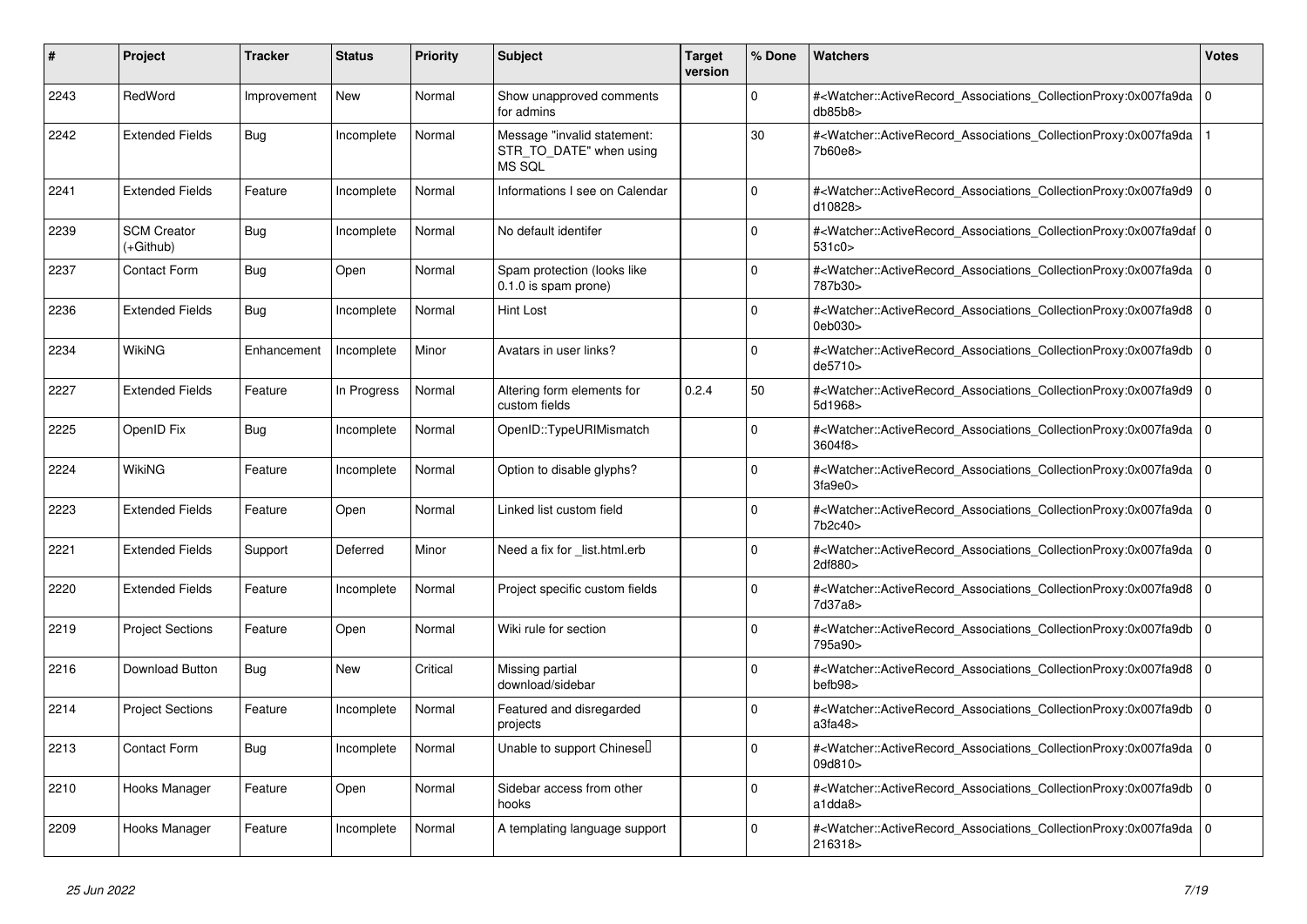| #    | <b>Project</b>                  | <b>Tracker</b> | <b>Status</b> | <b>Priority</b> | <b>Subject</b>                                                                | <b>Target</b><br>version | % Done   | <b>Watchers</b>                                                                                                                                           | <b>Votes</b>   |
|------|---------------------------------|----------------|---------------|-----------------|-------------------------------------------------------------------------------|--------------------------|----------|-----------------------------------------------------------------------------------------------------------------------------------------------------------|----------------|
| 2201 | <b>SCM Creator</b><br>(+Github) | Feature        | Incomplete    | Normal          | Add feature auto create struct<br>directory for svn                           |                          | $\Omega$ | # <watcher::activerecord associations="" collectionproxy:0x007fa9d8<br="">e66e58&gt;</watcher::activerecord>                                              |                |
| 2196 | <b>Extended Fields</b>          | Support        | Open          | Normal          | Default values for "Wiki text"<br>custom fields not being applied             |                          | $\Omega$ | # <watcher::activerecord_associations_collectionproxy:0x007fa9db<br>51b918&gt;</watcher::activerecord_associations_collectionproxy:0x007fa9db<br>         | 0 I            |
| 2190 | Role Shift                      | Bug            | Incomplete    | Normal          | Unfortunately installation fails                                              |                          | $\Omega$ | # <watcher::activerecord 0<br="" associations="" collectionproxy:0x007fa9da=""  ="">5909a8&gt;</watcher::activerecord>                                    |                |
| 2186 | <b>Extended Fields</b>          | Feature        | Open          | Minor           | <b>Custom DateTime Field</b>                                                  |                          | $\Omega$ | # <watcher::activerecord_associations_collectionproxy:0x007fa9d9<br>2903d0&gt;</watcher::activerecord_associations_collectionproxy:0x007fa9d9<br>         | $\overline{0}$ |
| 2184 | Role Shift                      | Support        | Incomplete    | Normal          | <b>Issue visibility</b>                                                       |                          | $\Omega$ | # <watcher::activerecord_associations_collectionproxy:0x007fa9da<br>ed1f80&gt;</watcher::activerecord_associations_collectionproxy:0x007fa9da<br>         | $\overline{0}$ |
| 2179 | Projects                        | Feature        | Incomplete    | Normal          | Pingbacks and trackbacks                                                      |                          | $\Omega$ | # <watcher::activerecord_associations_collectionproxy:0x007fa9da<br>3f2e20&gt;</watcher::activerecord_associations_collectionproxy:0x007fa9da<br>         | $\overline{0}$ |
| 2170 | <b>Contact Form</b>             | Feature        | Open          | Minor           | Optional email format validation                                              |                          | $\Omega$ | # <watcher::activerecord_associations_collectionproxy:0x007fa9db<br>7a5ff8</watcher::activerecord_associations_collectionproxy:0x007fa9db<br>             | l 0            |
| 2169 | Contact Form                    | Feature        | Incomplete    | Normal          | Option to use own name,<br>reply-to, subject and message<br>fields            |                          | $\Omega$ | # <watcher::activerecord_associations_collectionproxy:0x007fa9d9<br>6dfad0&gt;</watcher::activerecord_associations_collectionproxy:0x007fa9d9<br>         | l 0            |
| 2168 | <b>Extended Fields</b>          | Feature        | Open          | Minor           | Grouping form elements                                                        |                          | $\Omega$ | # <watcher::activerecord_associations_collectionproxy:0x007fa9d9 0<br=""  ="">3d92a0&gt;</watcher::activerecord_associations_collectionproxy:0x007fa9d9>  |                |
| 2165 | Download Button                 | Bug            | Open          | Major           | Error in email                                                                | 0.1.1                    | $\Omega$ | # <watcher::activerecord_associations_collectionproxy:0x007fa9d9<br>9477a0&gt;</watcher::activerecord_associations_collectionproxy:0x007fa9d9<br>         | l O            |
| 2163 | Meta                            | Bug            | Incomplete    | Normal          | My site's Display lanugage was<br>only English, when I installed<br>plugin    |                          | $\Omega$ | # <watcher::activerecord_associations_collectionproxy:0x007fa9d8<br>434110&gt;</watcher::activerecord_associations_collectionproxy:0x007fa9d8<br>         | ۱o             |
| 2161 | <b>Extended Fields</b>          | Support        | In Progress   | Critical        | Internal error On New Issues<br>tab                                           |                          | $\Omega$ | # <watcher::activerecord associations="" collectionproxy:0x007fa9d8<br="">361d28&gt;</watcher::activerecord>                                              | l O            |
| 2160 | WikiNG                          | Improvement    | Incomplete    | Normal          | Rename {{version}} to {{hidden}}                                              |                          | $\Omega$ | # <watcher::activerecord_associations_collectionproxy:0x007fa9d9<br>286ab0&gt;</watcher::activerecord_associations_collectionproxy:0x007fa9d9<br>         | l O            |
| 2157 | Projects                        | Feature        | Open          | Normal          | Short activity messages                                                       |                          | $\Omega$ | # <watcher::activerecord_associations_collectionproxy:0x007fa9d8 0<br="">be5260&gt;</watcher::activerecord_associations_collectionproxy:0x007fa9d8>       |                |
| 2156 | <b>Extended Fields</b>          | Feature        | Incomplete    | Minor           | Per user values?                                                              |                          | $\Omega$ | # <watcher::activerecord_associations_collectionproxy:0x007fa9da 0<br=""  ="">2bd258&gt;</watcher::activerecord_associations_collectionproxy:0x007fa9da>  |                |
| 2155 | <b>Extended Fields</b>          | Bug            | Incomplete    | Normal          | Wiki text field donot work well<br>when using chinese as custom<br>field name |                          | 50       | # <watcher::activerecord_associations_collectionproxy:0x007fa9daf 0<br=""  ="">da440&gt;</watcher::activerecord_associations_collectionproxy:0x007fa9daf> |                |
| 2151 | Red-Andy                        | <b>Bug</b>     | Deferred      | Normal          | Conflict with sidebar_hide plugin                                             |                          | 30       | # <watcher::activerecord_associations_collectionproxy:0x007fa9db<br>06fc48&gt;</watcher::activerecord_associations_collectionproxy:0x007fa9db<br>         | l O            |
| 2149 | <b>TOC</b>                      | <b>Bug</b>     | <b>New</b>    | Normal          | New dokuwiki default template<br>(from angua) make problem                    |                          | $\Omega$ | # <watcher::activerecord_associations_collectionproxy:0x007fa9db<br>3da0e0&gt;</watcher::activerecord_associations_collectionproxy:0x007fa9db<br>         | l 0            |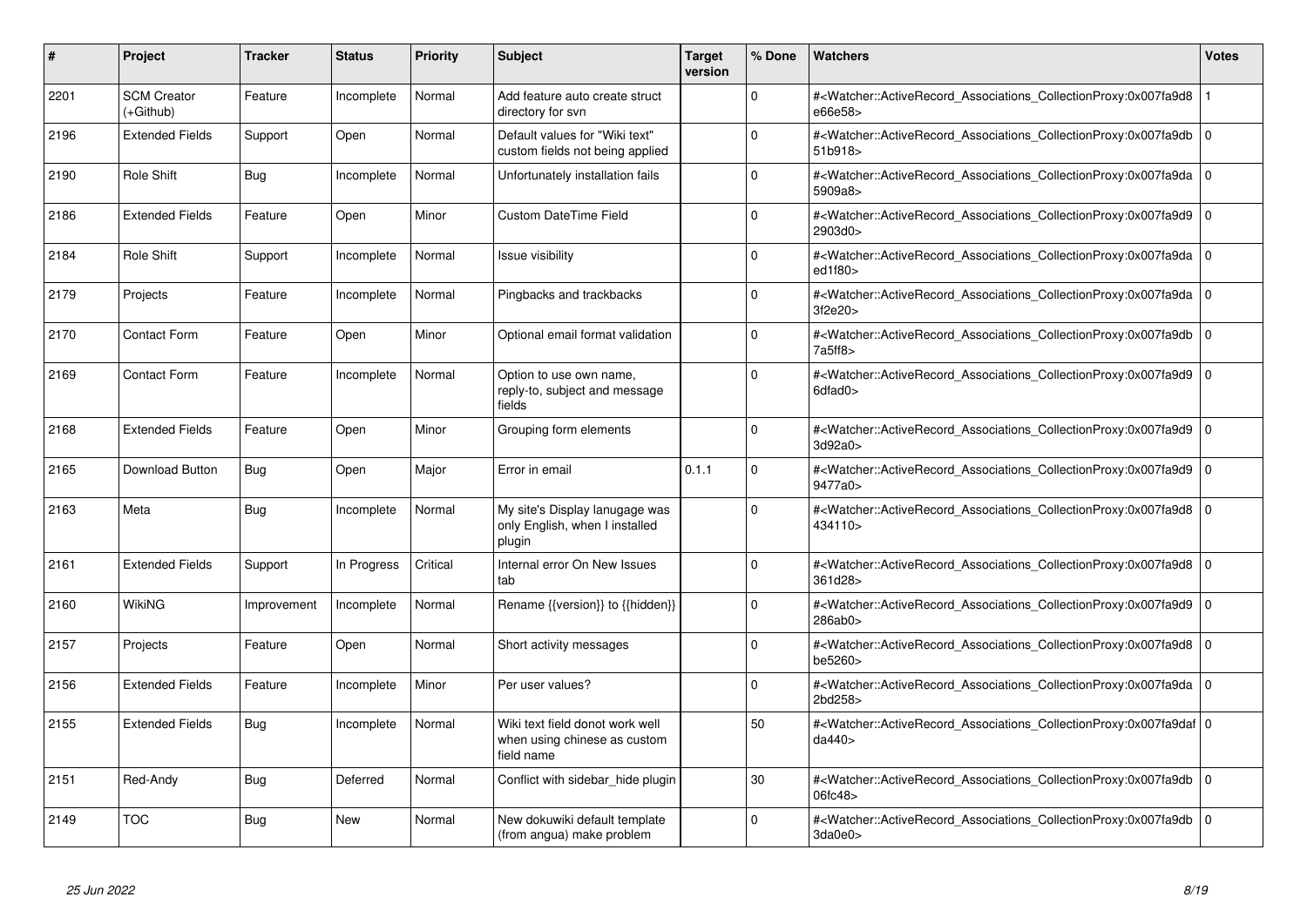| #    | Project                           | <b>Tracker</b> | <b>Status</b> | <b>Priority</b> | <b>Subject</b>                                                                                                                                                                                                                                                                                                                         | <b>Target</b><br>version | % Done      | Watchers                                                                                                                                                  | <b>Votes</b> |
|------|-----------------------------------|----------------|---------------|-----------------|----------------------------------------------------------------------------------------------------------------------------------------------------------------------------------------------------------------------------------------------------------------------------------------------------------------------------------------|--------------------------|-------------|-----------------------------------------------------------------------------------------------------------------------------------------------------------|--------------|
| 2148 | Meta                              | Feature        | Open          | Normal          | Cache meta tags                                                                                                                                                                                                                                                                                                                        |                          | 0           | # <watcher::activerecord_associations_collectionproxy:0x007fa9d9 0<br=""  ="">9407c0&gt;</watcher::activerecord_associations_collectionproxy:0x007fa9d9>  |              |
| 2145 | Meta                              | Feature        | Open          | Normal          | Support Facebook publishing<br>through Graph API                                                                                                                                                                                                                                                                                       |                          | $\Omega$    | # <watcher::activerecord_associations_collectionproxy:0x007fa9d9 0<br="">404ef0&gt;</watcher::activerecord_associations_collectionproxy:0x007fa9d9>       |              |
| 2132 | Download Button                   | Feature        | Open          | Normal          | Per version button                                                                                                                                                                                                                                                                                                                     |                          | $\mathbf 0$ | # <watcher::activerecord_associations_collectionproxy:0x007fa9d9 0<br=""  ="">6cee38</watcher::activerecord_associations_collectionproxy:0x007fa9d9>      |              |
| 2131 | <b>Project Settings</b>           | Feature        | In Progress   | Normal          | Redmine 2 / Rails 3<br>compatibility                                                                                                                                                                                                                                                                                                   |                          | 80          | # <watcher::activerecord_associations_collectionproxy:0x007fa9da 2<br="">6cd848&gt;</watcher::activerecord_associations_collectionproxy:0x007fa9da>       |              |
| 2130 | <b>WikiNG</b>                     | Feature        | Incomplete    | Minor           | Function references                                                                                                                                                                                                                                                                                                                    |                          | $\mathbf 0$ | # <watcher::activerecord_associations_collectionproxy:0x007fa9d8 0<br=""  ="">971c18&gt;</watcher::activerecord_associations_collectionproxy:0x007fa9d8>  |              |
| 2117 | <b>Extended Fields</b>            | Feature        | Open          | Normal          | User list filter                                                                                                                                                                                                                                                                                                                       |                          | $\Omega$    | # <watcher::activerecord_associations_collectionproxy:0x007fa9d8 0<br="">09fd38&gt;</watcher::activerecord_associations_collectionproxy:0x007fa9d8>       |              |
| 2114 | <b>Extended Fields</b>            | Feature        | Open          | Normal          | LDAP attributes for user custom<br>fields                                                                                                                                                                                                                                                                                              |                          | $\mathbf 0$ | # <watcher::activerecord_associations_collectionproxy:0x007fa9da 0<br=""  ="">a3f990&gt;</watcher::activerecord_associations_collectionproxy:0x007fa9da>  |              |
| 2111 | <b>SCM Creator</b><br>$(+Github)$ | Support        | Open          | Normal          | "Adding local repositories was<br>denied by the administrator"<br>message given when creating<br>SVN or Git repositories                                                                                                                                                                                                               |                          | $\mathbf 0$ | # <watcher::activerecord_associations_collectionproxy:0x007fa9db 0<br=""  ="">d0cf50&gt;</watcher::activerecord_associations_collectionproxy:0x007fa9db>  |              |
| 2109 | Sidebar Content                   | Feature        | Open          | Normal          | Sidebar for global pages, which<br>do not have one                                                                                                                                                                                                                                                                                     | 0.2.0                    | $\mathbf 0$ | # <watcher::activerecord_associations_collectionproxy:0x007fa9db 0<br="">a73938&gt;</watcher::activerecord_associations_collectionproxy:0x007fa9db>       |              |
| 2108 | Projects                          | Bug            | Open          | Normal          | Weird export "button"                                                                                                                                                                                                                                                                                                                  |                          | $\mathbf 0$ | # <watcher::activerecord_associations_collectionproxy:0x007fa9da 0<br="">6d68f8&gt;</watcher::activerecord_associations_collectionproxy:0x007fa9da>       |              |
| 2107 | <b>Extended Fields</b>            | Support        | Open          | Normal          | WiKi formatting support to<br>custom field                                                                                                                                                                                                                                                                                             |                          | $\mathbf 0$ | # <watcher::activerecord_associations_collectionproxy:0x007fa9db 0<br="">83f270&gt;</watcher::activerecord_associations_collectionproxy:0x007fa9db>       |              |
| 2106 | Projects                          | Improvement    | Incomplete    | Minor           | Gravatar upload                                                                                                                                                                                                                                                                                                                        |                          | $\Omega$    | # <watcher::activerecord_associations_collectionproxy:0x007fa9d8 0<br=""  ="">199590&gt;</watcher::activerecord_associations_collectionproxy:0x007fa9d8>  |              |
| 2105 | <b>SCM Creator</b><br>$(+Github)$ | Feature        | Open          | Normal          | Integrate with existing scm<br>system                                                                                                                                                                                                                                                                                                  |                          | $\Omega$    | # <watcher::activerecord_associations_collectionproxy:0x007fa9d9f 0<br=""  ="">7e1a0&gt;</watcher::activerecord_associations_collectionproxy:0x007fa9d9f> |              |
| 2103 | <b>Extended Fields</b>            | Feature        | Incomplete    | Minor           | Support multiple for Project                                                                                                                                                                                                                                                                                                           |                          | $\mathbf 0$ | # <watcher::activerecord_associations_collectionproxy:0x007fa9da 0<br="">270c78&gt;</watcher::activerecord_associations_collectionproxy:0x007fa9da>       |              |
| 2099 | <b>Extended Fields</b>            | Feature        | Incomplete    | Normal          | Create a custom field of type<br>'Category'                                                                                                                                                                                                                                                                                            |                          | $\mathbf 0$ | # <watcher::activerecord_associations_collectionproxy:0x007fa9da 0<br="">6abb08&gt;</watcher::activerecord_associations_collectionproxy:0x007fa9da>       |              |
| 2098 | <b>Extended Fields</b>            | <b>Bug</b>     | In Progress   | Major           | Failure in XLS Export<br>(undefined method<br>`find_custom_field_template' for<br># <xisexportcontroller)< td=""><td>0.2.4</td><td>90</td><td>#<watcher::activerecord_associations_collectionproxy:0x007fa9da 2<br="">8f3320&gt;</watcher::activerecord_associations_collectionproxy:0x007fa9da></td><td></td></xisexportcontroller)<> | 0.2.4                    | 90          | # <watcher::activerecord_associations_collectionproxy:0x007fa9da 2<br="">8f3320&gt;</watcher::activerecord_associations_collectionproxy:0x007fa9da>       |              |
| 2093 | <b>Extended Fields</b>            | Feature        | Incomplete    | Normal          | Extended columns using<br>custom queries                                                                                                                                                                                                                                                                                               |                          | $\mathbf 0$ | # <watcher::activerecord_associations_collectionproxy:0x007fa9d9 0<br="">a6efc0</watcher::activerecord_associations_collectionproxy:0x007fa9d9>           |              |
| 2092 | <b>Extended Fields</b>            | Feature        | Incomplete    | Normal          | Users-to-issues custom fields<br>auto-fill                                                                                                                                                                                                                                                                                             |                          | $\mathbf 0$ | # <watcher::activerecord_associations_collectionproxy:0x007fa9db 0<br=""  ="">2ef540&gt;</watcher::activerecord_associations_collectionproxy:0x007fa9db>  |              |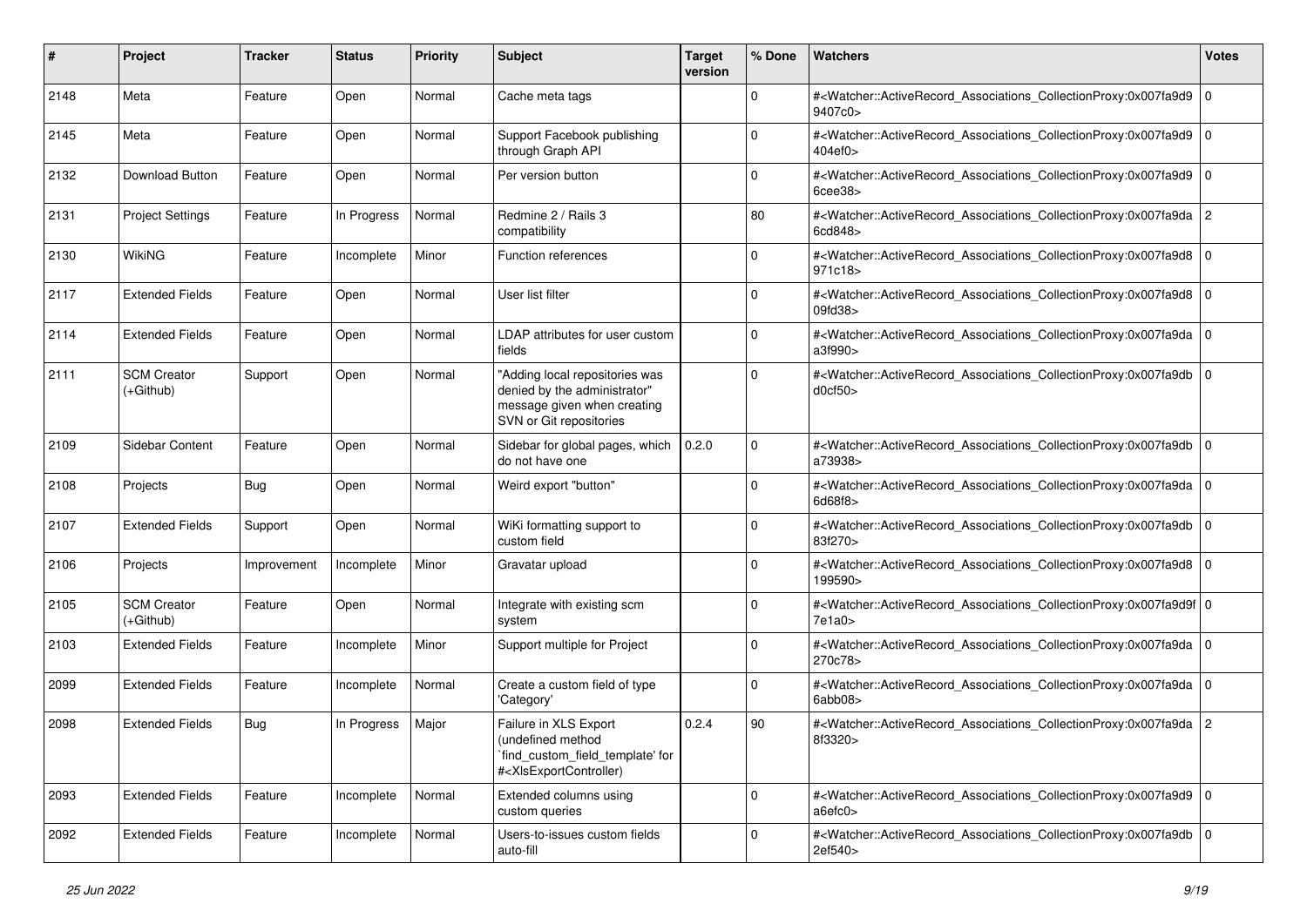| #    | Project                           | <b>Tracker</b> | <b>Status</b>         | <b>Priority</b> | <b>Subject</b>                                                                           | <b>Target</b><br>version | % Done      | Watchers                                                                                                                                                                  | <b>Votes</b> |
|------|-----------------------------------|----------------|-----------------------|-----------------|------------------------------------------------------------------------------------------|--------------------------|-------------|---------------------------------------------------------------------------------------------------------------------------------------------------------------------------|--------------|
| 2088 | WikiNG                            | Enhancement    | Open                  | Normal          | Add WikiNG buttons<br>everywhere to the editing<br>toolbar                               |                          | $\mathbf 0$ | # <watcher::activerecord_associations_collectionproxy:0x007fa9da<br>4665c8&gt;</watcher::activerecord_associations_collectionproxy:0x007fa9da<br>                         |              |
| 2086 | Projects                          | Improvement    | Incomplete            | Minor           | Latest stable version                                                                    |                          | $\mathbf 0$ | # <watcher::activerecord_associations_collectionproxy:0x007fa9db<br>ef8d50</watcher::activerecord_associations_collectionproxy:0x007fa9db<br>                             | l O          |
| 2085 | <b>WikiNG</b>                     | Feature        | Open                  | Normal          | Twitter status                                                                           |                          | $\Omega$    | # <watcher::activerecord_associations_collectionproxy:0x007fa9d8 0<br=""  ="">bf34a0&gt;</watcher::activerecord_associations_collectionproxy:0x007fa9d8>                  |              |
| 2084 | <b>SCM Creator</b><br>$(+Github)$ | <b>Bug</b>     | Incomplete            | Normal          | ActionView::Template::Error<br>(syntax error on line 33, col 12:                         |                          | 0           | # <watcher::activerecord_associations_collectionproxy:0x007fa9d9<br>bce348</watcher::activerecord_associations_collectionproxy:0x007fa9d9<br>                             |              |
| 2080 | Projects                          | Enhancement    | New                   | Normal          | Turkish translation                                                                      |                          | $\Omega$    | # <watcher::activerecord_associations_collectionproxy:0x007fa9da 0<br=""  ="">be6690&gt;</watcher::activerecord_associations_collectionproxy:0x007fa9da>                  |              |
| 2079 | <b>WikiNG</b>                     | Feature        | Incomplete            | Normal          | Message to everyone in a<br>project                                                      |                          | $\mathbf 0$ | # <watcher::activerecord_associations_collectionproxy:0x007fa9db<br>47f6f8&gt;</watcher::activerecord_associations_collectionproxy:0x007fa9db<br>                         | l O          |
| 2076 | WikiNG                            | Feature        | Open                  | Insignificant   | <b>HTML Color preview</b>                                                                |                          | 0           | # <watcher::activerecord_associations_collectionproxy:0x007fa9db 0<br=""  ="">548e18&gt;</watcher::activerecord_associations_collectionproxy:0x007fa9db>                  |              |
| 2075 | <b>SCM Creator</b><br>(+Github)   | Feature        | Open                  | Normal          | Make an option to fully<br>automate repository creation<br>without editing the URL field |                          | $\Omega$    | # <watcher::activerecord_associations_collectionproxy:0x007fa9d8 2<br="">132188&gt;</watcher::activerecord_associations_collectionproxy:0x007fa9d8>                       |              |
| 2054 | Like Button                       | Feature        | Open                  | Normal          | Add URL setting                                                                          |                          | $\Omega$    | # <watcher::activerecord_associations_collectionproxy:0x007fa9da 0<br="">e8cde0</watcher::activerecord_associations_collectionproxy:0x007fa9da>                           |              |
| 2053 | <b>SCM Creator</b><br>(+Github)   | Feature        | Open                  | Normal          | Set repository path according to<br>identifier when using multiple<br>repositories       |                          | 0           | # <watcher::activerecord_associations_collectionproxy:0x007fa9da<br>76af08&gt;</watcher::activerecord_associations_collectionproxy:0x007fa9da<br>                         |              |
| 2037 | Projects                          | Improvement    | Open                  | Minor           | Completeness bars on start<br>page                                                       |                          | $\Omega$    | # <watcher::activerecord_associations_collectionproxy:0x007fa9d8 0<br=""  ="">84e6d8&gt;</watcher::activerecord_associations_collectionproxy:0x007fa9d8>                  |              |
| 2036 | Projects                          | Enhancement    | Open                  | Minor           | Global news                                                                              |                          | $\mathbf 0$ | # <watcher::activerecord_associations_collectionproxy:0x007fa9d9<br>595440&gt;</watcher::activerecord_associations_collectionproxy:0x007fa9d9<br>                         | l O          |
| 2035 | Orangutan                         | Improvement    | Open                  | Minor           | Direct communication between<br>a monkey and Orangutan                                   | 1.06                     | $\mathbf 0$ | # <watcher::activerecord_associations_collectionproxy:0x007fa9db 0<br=""  ="">3a2230&gt;</watcher::activerecord_associations_collectionproxy:0x007fa9db>                  |              |
| 2032 | Projects                          | Improvement    | Open                  | Minor           | Quick way to submit Orangutan<br>omission                                                |                          | $\Omega$    | # <watcher::activerecord_associations_collectionproxy:0x007fa9d9 0<br="">c44340&gt;</watcher::activerecord_associations_collectionproxy:0x007fa9d9>                       |              |
| 2031 | Projects                          | Improvement    | Open                  | Minor           | News sidebar                                                                             |                          | $\Omega$    | # <watcher::activerecord_associations_collectionproxy:0x007fa9d8 0<br=""><math>41</math>bbd<math>8</math></watcher::activerecord_associations_collectionproxy:0x007fa9d8> |              |
| 2028 | <b>Extended Fields</b>            | Feature        | Incomplete            | Normal          | make fields final option                                                                 |                          | 0           | # <watcher::activerecord_associations_collectionproxy:0x007fa9d9 0<br=""  ="">d62100&gt;</watcher::activerecord_associations_collectionproxy:0x007fa9d9>                  |              |
| 2026 | <b>Extended Fields</b>            | Feature        | Open                  | Normal          | Sizing defaults for custom fields                                                        |                          | $\mathbf 0$ | # <watcher::activerecord 0<br="" associations="" collectionproxy:0x007fa9d8="">b8c9a8</watcher::activerecord>                                                             |              |
| 2024 | OpenID Fix                        | Patch          | Under<br>Verification | Normal          | Associate existing accounts by<br>email                                                  |                          | $\mathbf 0$ | # <watcher::activerecord_associations_collectionproxy:0x007fa9db 0<br="">e6a2a8&gt;</watcher::activerecord_associations_collectionproxy:0x007fa9db>                       |              |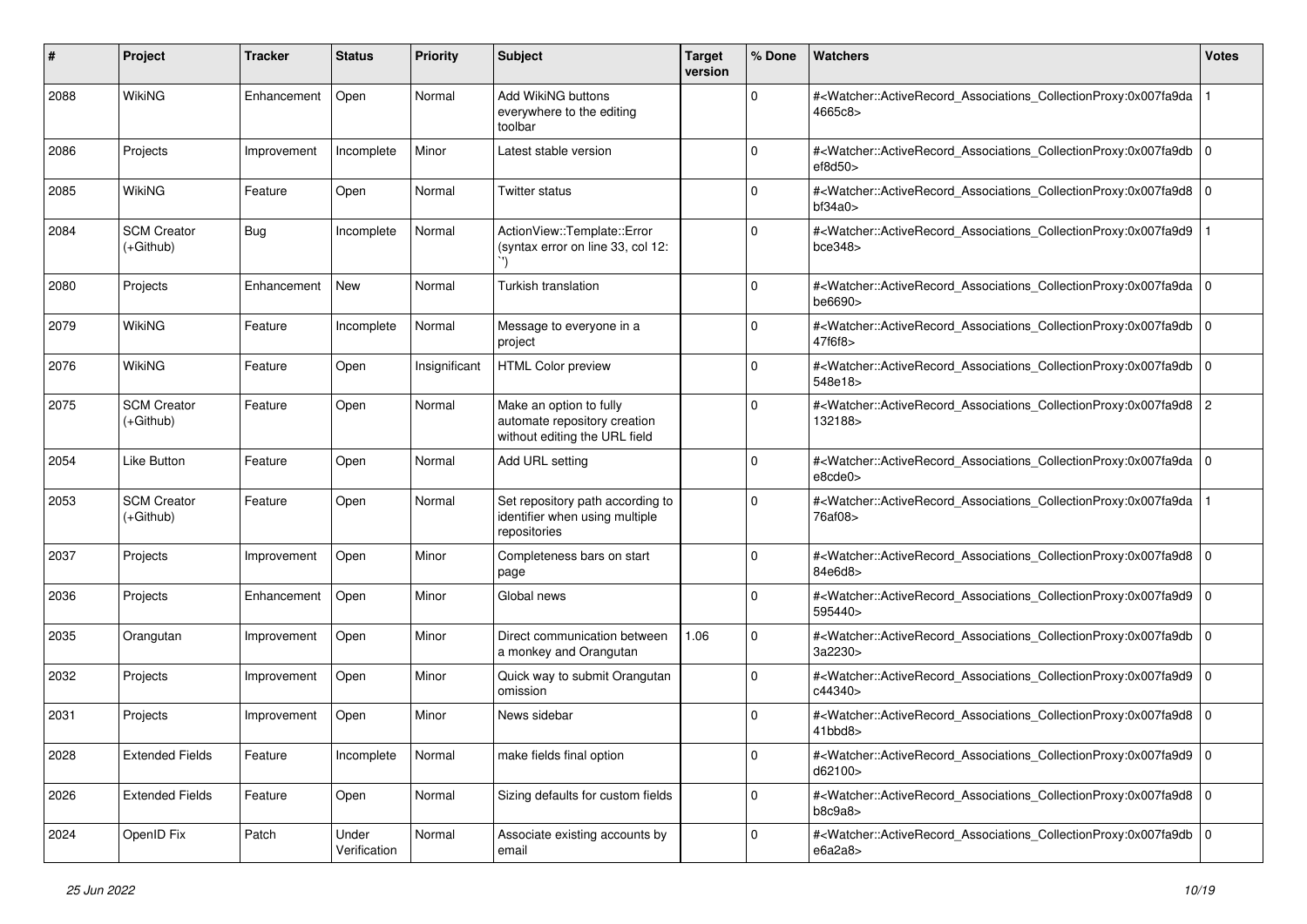| #    | Project                | <b>Tracker</b> | <b>Status</b> | <b>Priority</b> | <b>Subject</b>                                            | <b>Target</b><br>version | % Done      | <b>Watchers</b>                                                                                                                                          | <b>Votes</b> |
|------|------------------------|----------------|---------------|-----------------|-----------------------------------------------------------|--------------------------|-------------|----------------------------------------------------------------------------------------------------------------------------------------------------------|--------------|
| 2021 | Projects               | Improvement    | Incomplete    | Major           | Spam protect                                              |                          | $\Omega$    | # <watcher::activerecord associations="" collectionproxy:0x007fa9db<br="">3bd238&gt;</watcher::activerecord>                                             | $\mathbf 0$  |
| 2019 | <b>Extended Fields</b> | Feature        | Open          | Normal          | Custom field type web service                             |                          | $\Omega$    | # <watcher::activerecord_associations_collectionproxy:0x007fa9db  <br="">c4a1a8</watcher::activerecord_associations_collectionproxy:0x007fa9db>          | $\mathbf 0$  |
| 2018 | <b>Extended Fields</b> | Feature        | Open          | Normal          | database query cutsom field<br>type                       |                          | $\Omega$    | # <watcher::activerecord associations="" collectionproxy:0x007fa9d9<br=""><math>50</math>bab<math>0</math></watcher::activerecord>                       |              |
| 2013 | Role Shift             | Feature        | Incomplete    | Minor           | Resource shifts                                           |                          | $\Omega$    | # <watcher::activerecord 0<br="" associations="" collectionproxy:0x007fa9db=""  ="">22b0c8</watcher::activerecord>                                       |              |
| 2011 | <b>Extended Fields</b> | Feature        | Incomplete    | Normal          | Custom field translations                                 |                          | $\Omega$    | # <watcher::activerecord_associations_collectionproxy:0x007fa9daf 0<br=""  ="">e7dc0</watcher::activerecord_associations_collectionproxy:0x007fa9daf>    |              |
| 2007 | <b>Extended Fields</b> | Feature        | Incomplete    | Minor           | Projects listing sorting                                  |                          | $\Omega$    | # <watcher::activerecord associations="" collectionproxy:0x007fa9db<br="">d84e38&gt;</watcher::activerecord>                                             | $\mathbf 0$  |
| 2006 | <b>Extended Fields</b> | Feature        | Incomplete    | Minor           | Users listing sorting                                     |                          | $\Omega$    | # <watcher::activerecord_associations_collectionproxy:0x007fa9d6 0<br=""  ="">686438&gt;</watcher::activerecord_associations_collectionproxy:0x007fa9d6> |              |
| 2005 | <b>Extended Fields</b> | Feature        | Incomplete    | Minor           | Paging for projects listing                               |                          | $\Omega$    | # <watcher::activerecord 0<br="" associations="" collectionproxy:0x007fa9d5=""  ="">826488&gt;</watcher::activerecord>                                   |              |
| 1999 | Sidebar Content        | Feature        | Incomplete    | Minor           | Project module                                            |                          | $\Omega$    | # <watcher::activerecord_associations_collectionproxy:0x007fa9d5 0<br=""  ="">bf7030&gt;</watcher::activerecord_associations_collectionproxy:0x007fa9d5> |              |
| 1997 | <b>Download Button</b> | Feature        | Open          | Minor           | Project module                                            |                          | $\Omega$    | # <watcher::activerecord_associations_collectionproxy:0x007fa9d5 0<br=""  ="">0c4438&gt;</watcher::activerecord_associations_collectionproxy:0x007fa9d5> |              |
| 1996 | <b>Author Box</b>      | Feature        | Incomplete    | Minor           | Project module                                            |                          | $\Omega$    | # <watcher::activerecord 0<br="" associations="" collectionproxy:0x007fa9d5=""  ="">42f668&gt;</watcher::activerecord>                                   |              |
| 1995 | <b>Extended Fields</b> | Feature        | Open          | Normal          | Checklist                                                 |                          | $\Omega$    | # <watcher::activerecord associations="" collectionproxy:0x007fa9d4=""  <br="">21b580&gt;</watcher::activerecord>                                        | $\Omega$     |
| 1994 | WikiNG                 | Enhancement    | Incomplete    | Normal          | Inline warnings, tips etc                                 |                          | $\Omega$    | # <watcher::activerecord 0<br="" associations="" collectionproxy:0x007fa9d6=""  ="">2ccd38</watcher::activerecord>                                       |              |
| 1993 | Advertising            | Feature        | Open          | Normal          | Which types of user                                       |                          | $\mathbf 0$ | # <watcher::activerecord_associations_collectionproxy:0x007fa9d5 0<br=""  ="">292a30&gt;</watcher::activerecord_associations_collectionproxy:0x007fa9d5> |              |
| 1990 | Projects               | Improvement    | Incomplete    | Minor           | anti notificatin spam - fine<br>grained mail distribution |                          | $\Omega$    | # <watcher::activerecord_associations_collectionproxy:0x007fa9d5<br>c985c0&gt;</watcher::activerecord_associations_collectionproxy:0x007fa9d5<br>        |              |
| 1989 | Projects               | Bug            | In Progress   | Normal          | Кирилиця в рекламі                                        |                          | 90          | # <watcher::activerecord 0<br="" associations="" collectionproxy:0x007fa9d4=""  ="">798e18&gt;</watcher::activerecord>                                   |              |
| 1988 | Orangutan              | Improvement    | Incomplete    | Normal          | Multithreading                                            |                          | $\Omega$    | # <watcher::activerecord 0<br="" associations="" collectionproxy:0x007fa9d4=""  ="">8b60e8&gt;</watcher::activerecord>                                   |              |
| 1987 | Projects               | Feature        | Incomplete    | Normal          | Attachment resize                                         |                          | $\Omega$    | # <watcher::activerecord 0<br="" associations="" collectionproxy:0x007fa9d5=""  ="">8e01f8&gt;</watcher::activerecord>                                   |              |
| 1985 | <b>Project Alias</b>   | Patch          | Deferred      | Normal          | Redmine.pm for Git supporting<br>project-aliases          |                          | $\Omega$    | # <watcher::activerecord_associations_collectionproxy:0x007fa9d5 0<br=""  ="">5deba8&gt;</watcher::activerecord_associations_collectionproxy:0x007fa9d5> |              |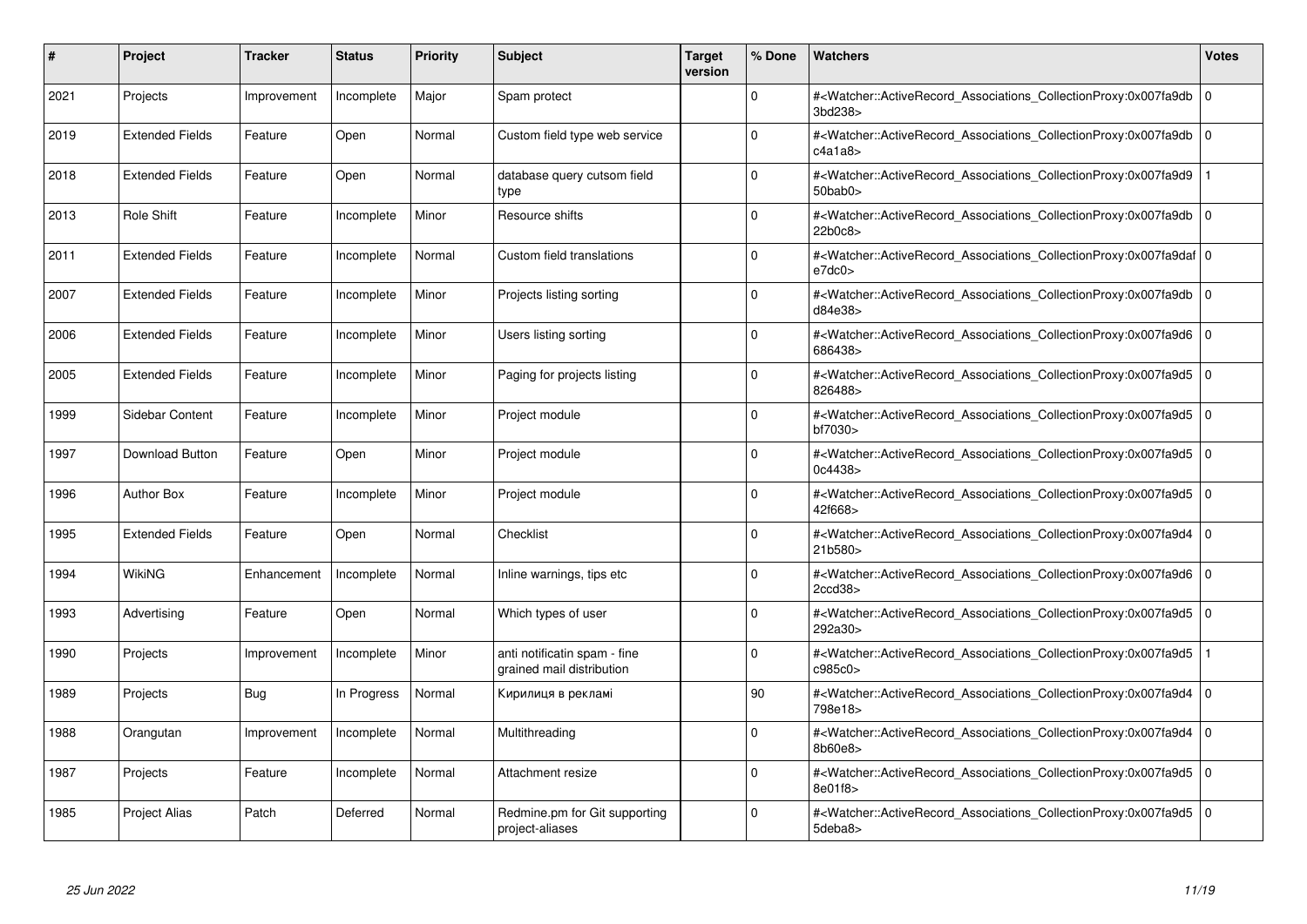| #    | Project                | <b>Tracker</b> | <b>Status</b> | Priority | <b>Subject</b>                                                                           | <b>Target</b><br>version | % Done   | <b>Watchers</b>                                                                                                                                                         | <b>Votes</b>   |
|------|------------------------|----------------|---------------|----------|------------------------------------------------------------------------------------------|--------------------------|----------|-------------------------------------------------------------------------------------------------------------------------------------------------------------------------|----------------|
| 1984 | Subscription           | Feature        | Incomplete    | Minor    | Redirecting back after<br>registration/loginRedirecting<br>back after registration/login |                          | $\Omega$ | # <watcher::activerecord_associations_collectionproxy:0x007fa9d4<br>424958&gt;</watcher::activerecord_associations_collectionproxy:0x007fa9d4<br>                       | $\mathbf 0$    |
| 1983 | Role Shift             | Feature        | Open          | Major    | Default shifts                                                                           |                          | O        | # <watcher::activerecord_associations_collectionproxy:0x007fa9d6 0<br=""  ="">495228&gt;</watcher::activerecord_associations_collectionproxy:0x007fa9d6>                |                |
| 1982 | Role Shift             | Feature        | Open          | Major    | Redmine.pm patch wanted                                                                  |                          | $\Omega$ | # <watcher::activerecord associations="" collectionproxy:0x007fa9d4<br="">27ff80&gt;</watcher::activerecord>                                                            | ۱o             |
| 1981 | Subscription           | Feature        | Open          | Normal   | Site-wide notifications                                                                  |                          | $\Omega$ | # <watcher::activerecord_associations_collectionproxy:0x007fa9d5<br>64b2d0&gt;</watcher::activerecord_associations_collectionproxy:0x007fa9d5<br>                       |                |
| 1980 | <b>WikiNG</b>          | Bug            | Open          | Normal   | Problem running plugin in<br>development mode                                            |                          | $\Omega$ | # <watcher::activerecord associations="" collectionproxy:0x007fa9d4<br="">18ca88&gt;</watcher::activerecord>                                                            | $-1$           |
| 1977 | WikiNG                 | Feature        | Open          | Normal   | Conditional macro for users &<br>groups                                                  |                          | $\Omega$ | # <watcher::activerecord associations="" collectionproxy:0x007fa9d6<br="">4f8620&gt;</watcher::activerecord>                                                            | $\overline{2}$ |
| 1970 | <b>Contact Form</b>    | Feature        | Open          | Minor    | Contact link                                                                             |                          | $\Omega$ | # <watcher::activerecord_associations_collectionproxy:0x007fa9d5<br>8544c8&gt;</watcher::activerecord_associations_collectionproxy:0x007fa9d5<br>                       | l 0            |
| 1969 | Projects               | Improvement    | Open          | Normal   | Vote plugin                                                                              |                          | $\Omega$ | # <watcher::activerecord_associations_collectionproxy:0x007fa9d4f 0<br=""  ="">90a08&gt;</watcher::activerecord_associations_collectionproxy:0x007fa9d4f>               |                |
| 1968 | Orangutan              | Feature        | Open          | Normal   | Creating a new issue                                                                     | 1.06                     | $\Omega$ | # <watcher::activerecord associations="" collectionproxy:0x007fa9d6<br="">249f78&gt;</watcher::activerecord>                                                            | 0              |
| 1963 | Projects               | Feature        | Open          | Minor    | Issues/messages count                                                                    |                          | $\Omega$ | # <watcher::activerecord_associations_collectionproxy:0x007fa9d4<br>c04a88&gt;</watcher::activerecord_associations_collectionproxy:0x007fa9d4<br>                       | $\Omega$       |
| 1957 | Download Button        | Feature        | Incomplete    | Normal   | Plugin configuration                                                                     |                          | $\Omega$ | # <watcher::activerecord_associations_collectionproxy:0x007fa9d4<br>68d3c0&gt;</watcher::activerecord_associations_collectionproxy:0x007fa9d4<br>                       | $\overline{0}$ |
| 1956 | <b>Extended Fields</b> | Feature        | Incomplete    | Minor    | SIP link                                                                                 |                          | $\Omega$ | # <watcher::activerecord 0<br="" associations="" collectionproxy:0x007fa9d5f=""  ="">d6e58&gt;</watcher::activerecord>                                                  |                |
| 1955 | <b>Extended Fields</b> | Feature        | Incomplete    | Normal   | FTP link                                                                                 |                          | 0        | # <watcher::activerecord associations="" collectionproxy:0x007fa9d5<br="">0384b0&gt;</watcher::activerecord>                                                            | l 0            |
| 1954 | <b>Extended Fields</b> | Feature        | Incomplete    | Normal   | Mailto links                                                                             |                          | $\Omega$ | # <watcher::activerecord_associations_collectionproxy:0x007fa9d6<br><math>0</math>ccbf<math>0</math></watcher::activerecord_associations_collectionproxy:0x007fa9d6<br> | l o            |
| 1948 | Projects               | Feature        | Open          | Minor    | Testimonials / Used by                                                                   |                          | $\Omega$ | # <watcher::activerecord associations="" collectionproxy:0x007fa9d4<br="">6e5750&gt;</watcher::activerecord>                                                            | 0 I            |
| 1947 | <b>Extended Fields</b> | Feature        | Open          | Normal   | Visible for admins only                                                                  |                          | $\Omega$ | # <watcher::activerecord_associations_collectionproxy:0x007fa9d6<br>b3abc8</watcher::activerecord_associations_collectionproxy:0x007fa9d6<br>                           | 0 I            |
| 1943 | <b>Author Box</b>      | Feature        | Deferred      | Normal   | Author box layout change plan                                                            |                          | $\Omega$ | # <watcher::activerecord_associations_collectionproxy:0x007fa9d5<br>4673b0&gt;</watcher::activerecord_associations_collectionproxy:0x007fa9d5<br>                       | l O            |
| 1942 | <b>WikiNG</b>          | Feature        | Incomplete    | Minor    | Support for target in links                                                              |                          | $\Omega$ | # <watcher::activerecord_associations_collectionproxy:0x007fa9d4<br>8a1148&gt;</watcher::activerecord_associations_collectionproxy:0x007fa9d4<br>                       | 0 I            |
| 1931 | WikiNG                 | Bug            | Deferred      | Normal   | it seems conflict with the<br>redmine ckeditor                                           |                          | O        | # <watcher::activerecord_associations_collectionproxy:0x007fa9d4<br>129b68&gt;</watcher::activerecord_associations_collectionproxy:0x007fa9d4<br>                       |                |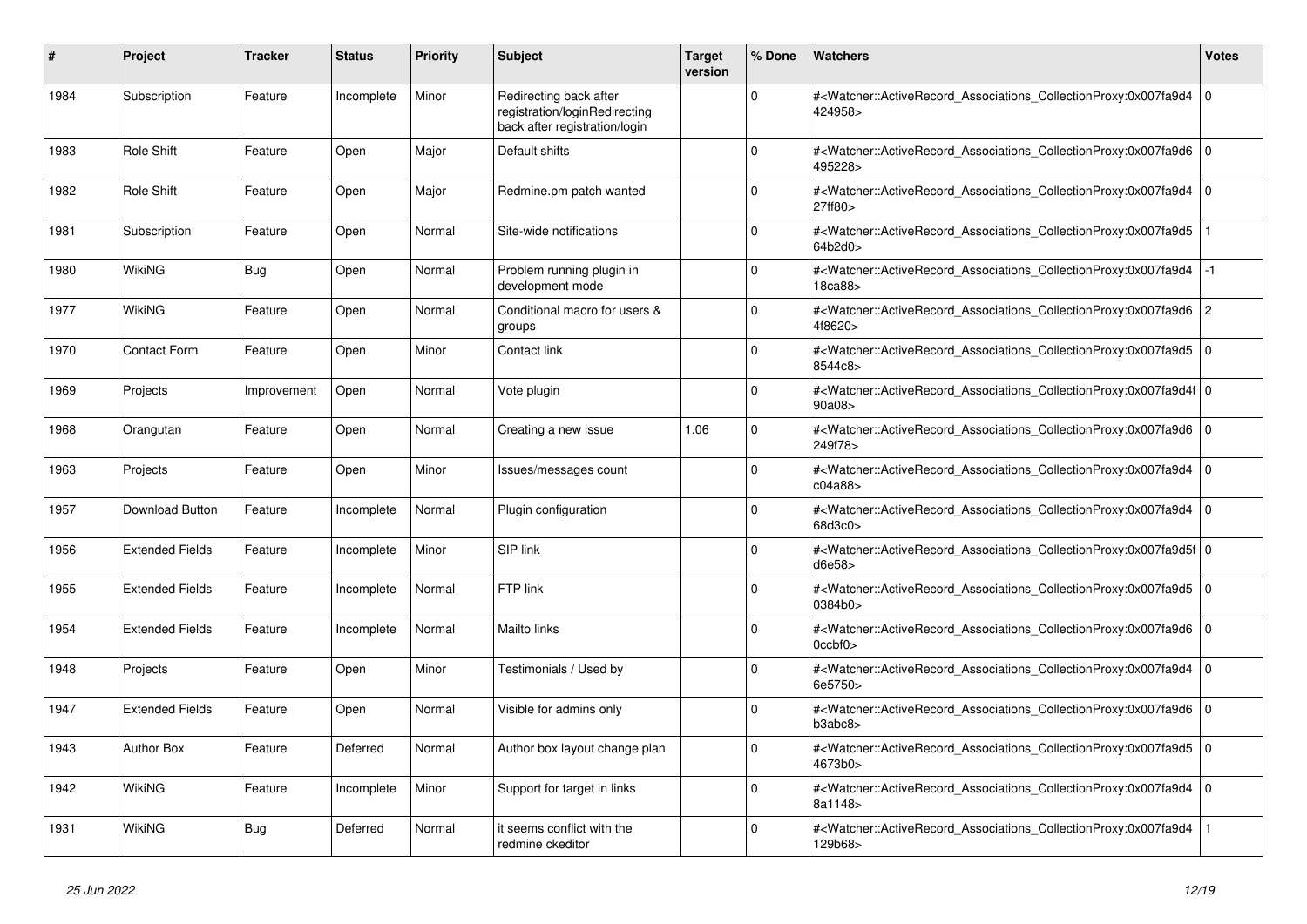| #    | Project                           | <b>Tracker</b> | <b>Status</b> | <b>Priority</b> | <b>Subject</b>                                       | <b>Target</b><br>version | % Done   | <b>Watchers</b>                                                                                                                                          | <b>Votes</b> |
|------|-----------------------------------|----------------|---------------|-----------------|------------------------------------------------------|--------------------------|----------|----------------------------------------------------------------------------------------------------------------------------------------------------------|--------------|
| 1921 | Orangutan                         | Enhancement    | Open          | Minor           | <b>RSS monkey</b>                                    |                          | $\Omega$ | # <watcher::activerecord associations="" collectionproxy:0x007fa9d5<br="">a1df98</watcher::activerecord>                                                 | $\mathbf 0$  |
| 1919 | <b>Extended Fields</b>            | Feature        | Incomplete    | Normal          | Extend Link extended field                           |                          | $\Omega$ | # <watcher::activerecord_associations_collectionproxy:0x007fa9d6 0<br=""  ="">621e48&gt;</watcher::activerecord_associations_collectionproxy:0x007fa9d6> |              |
| 1915 | Red-Andy                          | Feature        | Incomplete    | Normal          | TOC items box should move as<br>we click on the item |                          | $\Omega$ | # <watcher::activerecord associations="" collectionproxy:0x007fa9d4<br=""><math>7</math>bce<math>08</math></watcher::activerecord>                       | $\Omega$     |
| 1913 | WikiNG                            | Enhancement    | Incomplete    | Minor           | External Debian/Ubuntu bugs                          |                          | $\Omega$ | # <watcher::activerecord 0<br="" associations="" collectionproxy:0x007fa9d4=""  ="">3e9d30</watcher::activerecord>                                       |              |
| 1910 | Projects                          | Support        | Open          | Major           | Users verification                                   |                          | $\Omega$ | # <watcher::activerecord_associations_collectionproxy:0x007fa9d6  <br="">65a7c0&gt;</watcher::activerecord_associations_collectionproxy:0x007fa9d6>      | $\Omega$     |
| 1909 | Orangutan                         | Enhancement    | Incomplete    | Minor           | Orangutan::Kayako                                    |                          | $\Omega$ | # <watcher::activerecord associations="" collectionproxy:0x007fa9d4<br="">93cc38</watcher::activerecord>                                                 | $\Omega$     |
| 1907 | <b>WikiNG</b>                     | Feature        | Incomplete    | Minor           | Social links                                         |                          | $\Omega$ | # <watcher::activerecord_associations_collectionproxy:0x007fa9e5<br>739100&gt;</watcher::activerecord_associations_collectionproxy:0x007fa9e5<br>        |              |
| 1906 | WikiNG                            | Enhancement    | Incomplete    | Minor           | <b>External Redmine links</b>                        |                          | $\Omega$ | # <watcher::activerecord associations="" collectionproxy:0x007fa9e5<br=""><math>68</math>cea<math>0</math></watcher::activerecord>                       |              |
| 1905 | Orangutan                         | Feature        | Open          | Normal          | SCM monkey                                           |                          | $\Omega$ | # <watcher::activerecord_associations_collectionproxy:0x007fa9e7 0<br=""  ="">321070&gt;</watcher::activerecord_associations_collectionproxy:0x007fa9e7> |              |
| 1902 | Meta                              | Feature        | Incomplete    | Normal          | Consider clear html and light<br>mode                |                          | $\Omega$ | # <watcher::activerecord_associations_collectionproxy:0x007fa9e7 0<br=""  ="">197060&gt;</watcher::activerecord_associations_collectionproxy:0x007fa9e7> |              |
| 1900 | WikiNG                            | Feature        | Incomplete    | Minor           | Singe bracket smiley                                 |                          | $\Omega$ | # <watcher::activerecord 0<br="" associations="" collectionproxy:0x007fa9e6=""  ="">ed35b8</watcher::activerecord>                                       |              |
| 1899 | <b>WikiNG</b>                     | Improvement    | Incomplete    | Minor           | Ignore conditions on preview                         |                          | $\Omega$ | # <watcher::activerecord_associations_collectionproxy:0x007fa9e6 0<br=""  ="">a65eb8&gt;</watcher::activerecord_associations_collectionproxy:0x007fa9e6> |              |
| 1893 | Orangutan                         | Enhancement    | Open          | Minor           | Twitter monkey                                       |                          | $\Omega$ | # <watcher::activerecord 0<br="" associations="" collectionproxy:0x007fa9e6=""  ="">65c538&gt;</watcher::activerecord>                                   |              |
| 1891 | Projects                          | Improvement    | Open          | Normal          | Add BASH & Perl CodeRay<br>scanners                  |                          | $\Omega$ | # <watcher::activerecord_associations_collectionproxy:0x007fa9e6 0<br=""  ="">2013d0&gt;</watcher::activerecord_associations_collectionproxy:0x007fa9e6> |              |
| 1888 | Orangutan::Redmin                 | Feature        | Open          | Normal          | Reuse past tasks                                     |                          | $\Omega$ | # <watcher::activerecord_associations_collectionproxy:0x007fa9e5 0<br=""  ="">dfcd98</watcher::activerecord_associations_collectionproxy:0x007fa9e5>     |              |
| 1884 | <b>Extended Fields</b>            | Feature        | Incomplete    | Normal          | Multiselect                                          |                          | $\Omega$ | # <watcher::activerecord 0<br="" associations="" collectionproxy:0x007fa9e5=""  ="">b473a0&gt;</watcher::activerecord>                                   |              |
| 1882 | <b>Extended Fields</b>            | Feature        | Incomplete    | Normal          | Wiki toolbar for Wiki text                           |                          | $\Omega$ | # <watcher::activerecord 0<br="" associations="" collectionproxy:0x007fa9e5=""  ="">8df680&gt;</watcher::activerecord>                                   |              |
| 1881 | <b>Extended Fields</b>            | Feature        | Open          | Insignificant   | Support wiki toolbar for "Default<br>value"          |                          | $\Omega$ | # <watcher::activerecord 0<br="" associations="" collectionproxy:0x007fa9e5=""  ="">762410&gt;</watcher::activerecord>                                   |              |
| 1878 | <b>SCM Creator</b><br>$(+Github)$ | Support        | Deferred      | Normal          | Don't create bare GIt repository                     |                          | $\Omega$ | # <watcher::activerecord_associations_collectionproxy:0x007fa9e5 0<br=""  ="">592ec8&gt;</watcher::activerecord_associations_collectionproxy:0x007fa9e5> |              |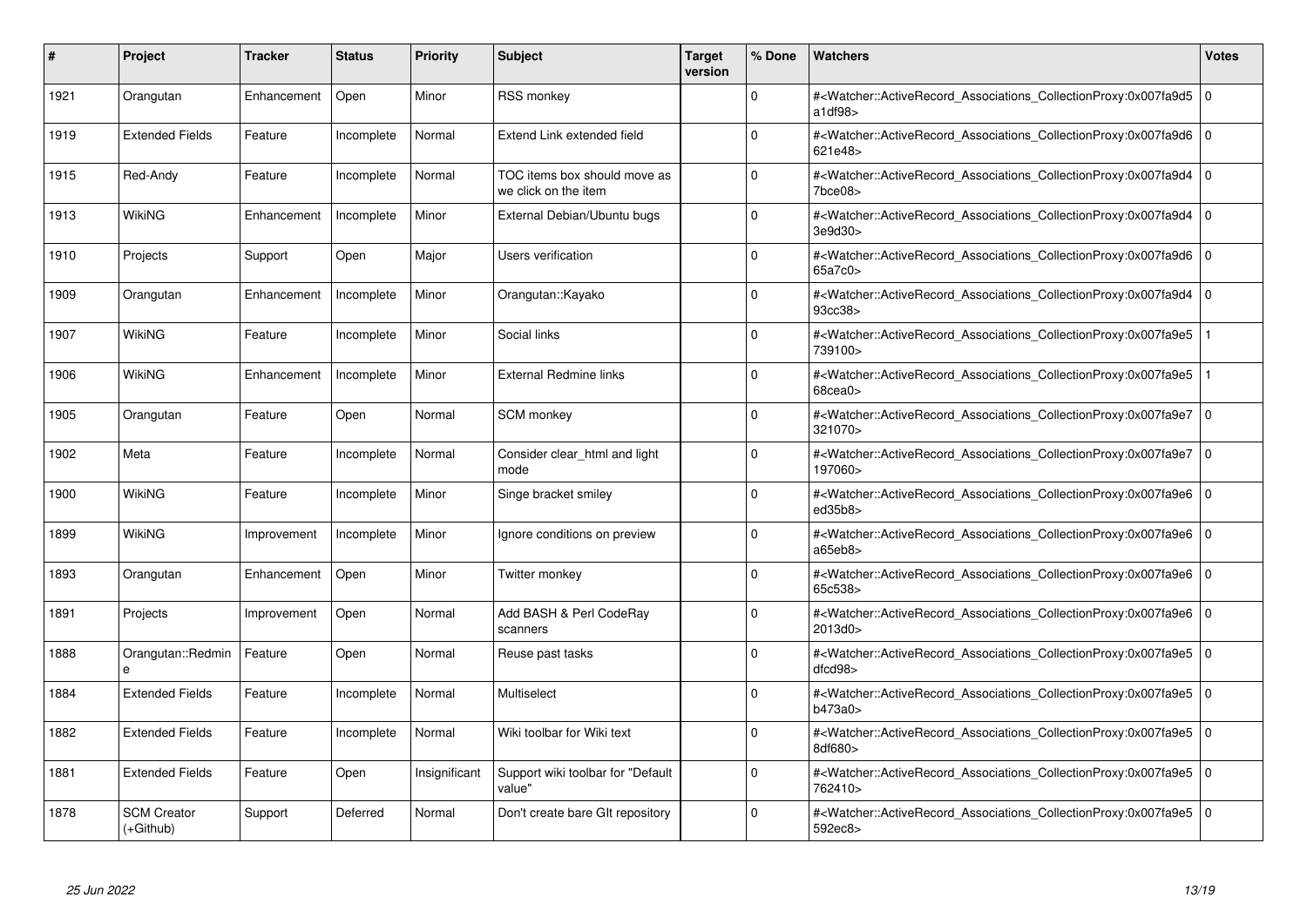| #    | <b>Project</b>                  | <b>Tracker</b> | <b>Status</b> | <b>Priority</b> | <b>Subject</b>                                        | <b>Target</b><br>version | % Done   | <b>Watchers</b>                                                                                                                                          | <b>Votes</b> |
|------|---------------------------------|----------------|---------------|-----------------|-------------------------------------------------------|--------------------------|----------|----------------------------------------------------------------------------------------------------------------------------------------------------------|--------------|
| 1868 | Projects                        | Feature        | Reopened      | Minor           | Author in Google search results                       |                          | 80       | # <watcher::activerecord associations="" collectionproxy:0x007fa9e5<br="">488d48&gt;</watcher::activerecord>                                             | $\mathbf 0$  |
| 1867 | Projects                        | Feature        | Incomplete    | Minor           | Textile draft                                         |                          | $\Omega$ | # <watcher::activerecord 0<br="" associations="" collectionproxy:0x007fa9e5=""  ="">318af8</watcher::activerecord>                                       |              |
| 1858 | <b>SCM Creator</b><br>(+Github) | Feature        | Open          | Normal          | New Wiki/Textile macro                                |                          | $\Omega$ | # <watcher::activerecord_associations_collectionproxy:0x007fa9e5<br>1b9540&gt;</watcher::activerecord_associations_collectionproxy:0x007fa9e5<br>        | $\Omega$     |
| 1853 | Projects                        | Support        | Open          | Normal          | Customizer                                            |                          | $\Omega$ | # <watcher::activerecord 0<br="" associations="" collectionproxy:0x007fa9e4f=""  ="">6e740&gt;</watcher::activerecord>                                   |              |
| 1846 | Advertising                     | Feature        | Open          | Minor           | Page configuration                                    | 0.3.0                    | $\Omega$ | # <watcher::activerecord_associations_collectionproxy:0x007fa9e4  <br="">d8ee70&gt;</watcher::activerecord_associations_collectionproxy:0x007fa9e4>      | $\mathbf 0$  |
| 1845 | Advertising                     | Feature        | Open          | Minor           | Per project management                                | 0.3.0                    | $\Omega$ | # <watcher::activerecord_associations_collectionproxy:0x0055cbdb 0<br=""  ="">b52d20&gt;</watcher::activerecord_associations_collectionproxy:0x0055cbdb> |              |
| 1842 | <b>Author Box</b>               | Feature        | Open          | Normal          | Show multiple/all roles                               | 1.0.0                    | $\Omega$ | # <watcher::activerecord 0<br="" associations="" collectionproxy:0x0055cbdb=""  ="">a40900&gt;</watcher::activerecord>                                   |              |
| 1837 | Projects                        | Feature        | Open          | Insignificant   | Andriy is now working on                              |                          | $\Omega$ | # <watcher::activerecord_associations_collectionproxy:0x0055cbdb 0<br=""  ="">957908&gt;</watcher::activerecord_associations_collectionproxy:0x0055cbdb> |              |
| 1831 | Projects                        | Feature        | Incomplete    | Minor           | Automatically include mail<br>conversations           |                          | $\Omega$ | # <watcher::activerecord 0<br="" associations="" collectionproxy:0x0055cbdb="">817750&gt;</watcher::activerecord>                                        |              |
| 1829 | Projects                        | Feature        | Open          | Normal          | A project generator from<br>templates                 |                          | $\Omega$ | # <watcher::activerecord 0<br="" associations="" collectionproxy:0x0055cbdb=""  ="">6935a0&gt;</watcher::activerecord>                                   |              |
| 1828 | <b>Contact Form</b>             | Support        | Deferred      | Normal          | Incorrect from/reply to address<br>used in sent email |                          | 40       | # <watcher::activerecord_associations_collectionproxy:0x0055cbd8 0<br=""  ="">530648&gt;</watcher::activerecord_associations_collectionproxy:0x0055cbd8> |              |
| 1812 | <b>Author Box</b>               | Feature        | Open          | Normal          | Custom fields support                                 | 1.0.0                    | $\Omega$ | # <watcher::activerecord 0<br="" associations="" collectionproxy:0x0055cbd8=""  ="">a96b28&gt;</watcher::activerecord>                                   |              |
| 1804 | Projects                        | Feature        | Incomplete    | Insignificant   | Arrows (or similar solution) for<br>project menu      |                          | $\Omega$ | # <watcher::activerecord 0<br="" associations="" collectionproxy:0x0055cbd8="">4eb430&gt;</watcher::activerecord>                                        |              |
| 1799 | Projects                        | <b>Bug</b>     | Open          | Normal          | Thumbnail overflows issues on<br>overview page        |                          | $\Omega$ | # <watcher::activerecord_associations_collectionproxy:0x0055cbd8 0<br=""  ="">24a730&gt;</watcher::activerecord_associations_collectionproxy:0x0055cbd8> |              |
| 1796 | Projects                        | Feature        | Open          | Normal          | <b>Translations helper</b>                            |                          | $\Omega$ | # <watcher::activerecord 0<br="" associations="" collectionproxy:0x0055cbd8="">01d520</watcher::activerecord>                                            |              |
| 1793 | <b>SCM Creator</b><br>(+Github) | Feature        | Incomplete    | Normal          | Allow the creation of non-local<br>repositories       |                          | $\Omega$ | # <watcher::activerecord_associations_collectionproxy:0x0055cbd7 2<br="">d509f0</watcher::activerecord_associations_collectionproxy:0x0055cbd7>          |              |
| 1790 | Projects                        | Feature        | Open          | Normal          | Rotate logs                                           |                          | $\Omega$ | # <watcher::activerecord_associations_collectionproxy:0x0055cbd7 0<br=""  ="">91c078&gt;</watcher::activerecord_associations_collectionproxy:0x0055cbd7> |              |
| 1784 | Hooks Manager                   | Feature        | Open          | Normal          | Support per-project Ads                               |                          | $\Omega$ | # <watcher::activerecord 0<br="" associations="" collectionproxy:0x0055cbd7=""  ="">2cd4d8&gt;</watcher::activerecord>                                   |              |
| 1783 | Projects                        | Bug            | Open          | Normal          | Weird logouts                                         |                          | $\Omega$ | # <watcher::activerecord_associations_collectionproxy:0x007fa9d7 0<br=""  ="">dd63e0</watcher::activerecord_associations_collectionproxy:0x007fa9d7>     |              |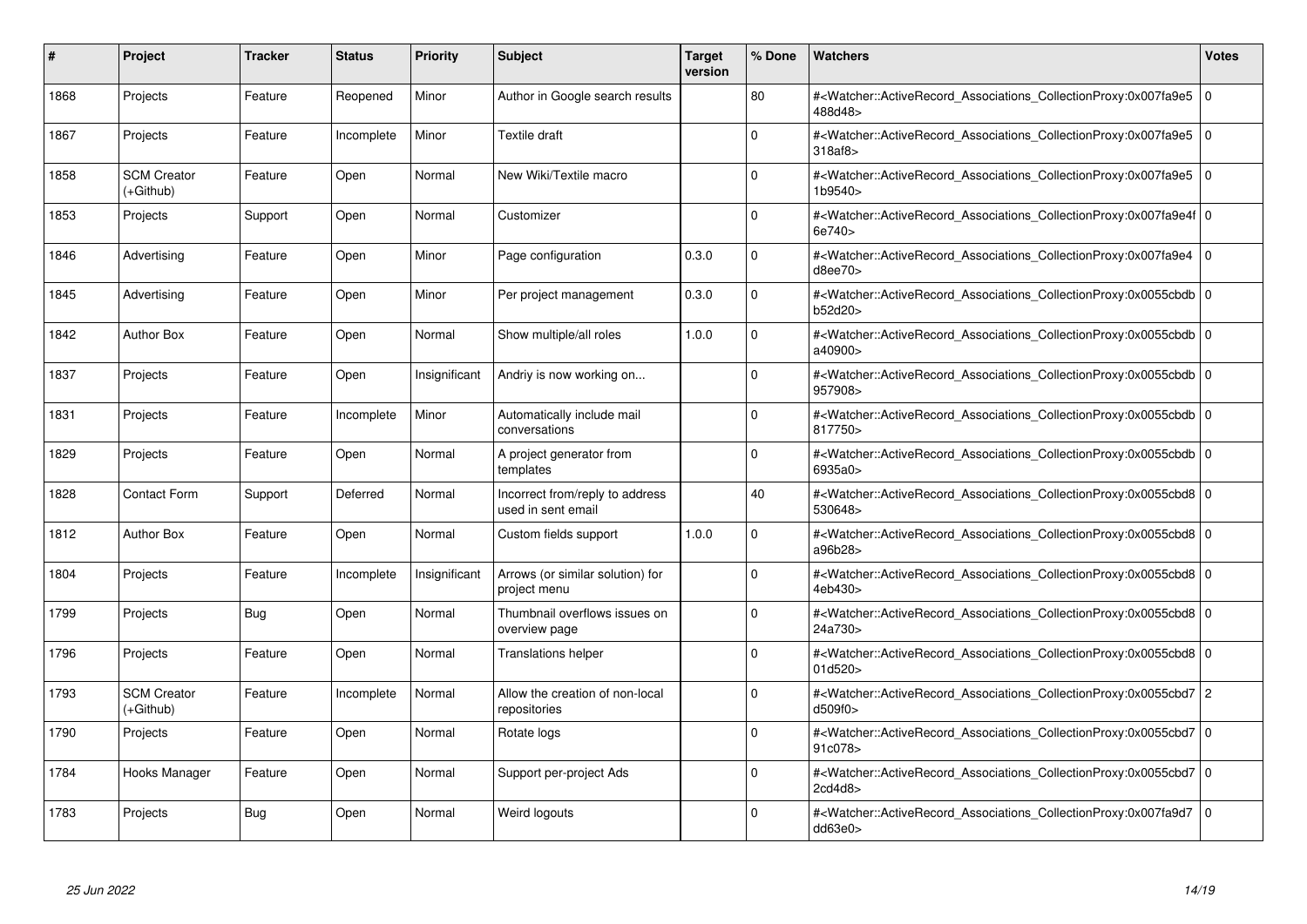| #    | <b>Project</b>                  | <b>Tracker</b> | <b>Status</b> | <b>Priority</b> | <b>Subject</b>                                          | <b>Target</b><br>version | % Done          | <b>Watchers</b>                                                                                                                                          | <b>Votes</b> |
|------|---------------------------------|----------------|---------------|-----------------|---------------------------------------------------------|--------------------------|-----------------|----------------------------------------------------------------------------------------------------------------------------------------------------------|--------------|
| 1771 | Sidebar Content                 | Feature        | Open          | Normal          | Global contents                                         | 0.2.0                    | $\Omega$        | # <watcher::activerecord_associations_collectionproxy:0x007fa9da 0<br=""  ="">408590&gt;</watcher::activerecord_associations_collectionproxy:0x007fa9da> |              |
| 1763 | <b>SCM Creator</b><br>(+Github) | Bug            | Open          | Normal          | 'Create repository" button<br>hiding is too restrictive |                          | $\Omega$        | # <watcher::activerecord associations="" collectionproxy:0x007fa9d8<br="">cf0fd8</watcher::activerecord>                                                 | $\Omega$     |
| 1757 | <b>SCM Creator</b><br>(+Github) | Feature        | Incomplete    | Insignificant   | Allow subdirectories                                    |                          | $\Omega$        | # <watcher::activerecord_associations_collectionproxy:0x007fa9d9 0<br=""  ="">d80060&gt;</watcher::activerecord_associations_collectionproxy:0x007fa9d9> |              |
| 1751 | Hooks Manager                   | Feature        | Incomplete    | Minor           | Support URL regexps to limit<br>pages                   |                          | $\Omega$        | # <watcher::activerecord_associations_collectionproxy:0x007fa9da  <br="">e53298&gt;</watcher::activerecord_associations_collectionproxy:0x007fa9da>      | $\Omega$     |
| 1747 | Projects                        | Feature        | Open          | Major           | Some kind of site usage plugin                          |                          | $\Omega$        | # <watcher::activerecord 0<br="" associations="" collectionproxy:0x007fa9da=""  ="">414d18&gt;</watcher::activerecord>                                   |              |
| 1739 | CD-Index                        | Feature        | Open          | Normal          | Debian package                                          |                          | $\Omega$        | # <watcher::activerecord_associations_collectionproxy:0x007fa9da<br>3ff9b8</watcher::activerecord_associations_collectionproxy:0x007fa9da<br>            |              |
| 1736 | CD-Index                        | Feature        | Open          | Normal          | Command-line options and<br>environmental variables     |                          | $\Omega$        | # <watcher::activerecord_associations_collectionproxy:0x007fa9d8  <br="">171c98&gt;</watcher::activerecord_associations_collectionproxy:0x007fa9d8>      | $\Omega$     |
| 1735 | <b>TOC</b>                      | Bug            | Incomplete    | Normal          | Broken in new DokuWiki?                                 |                          | $\Omega$        | # <watcher::activerecord associations="" collectionproxy:0x007fa9db<br="">08ac78&gt;</watcher::activerecord>                                             | $\Omega$     |
| 1733 | CD-Index                        | Feature        | Open          | Normal          | Put more info about the media<br>into header            |                          | $\Omega$        | # <watcher::activerecord 0<br="" associations="" collectionproxy:0x007fa9d8=""  ="">414090&gt;</watcher::activerecord>                                   |              |
| 1731 | CD-Index                        | <b>Bug</b>     | Incomplete    | Normal          | Libarchive<br>archive_read_symlink returns<br>garbage   |                          | $\Omega$        | # <watcher::activerecord_associations_collectionproxy:0x007fa9db  <br="">bd45e8&gt;</watcher::activerecord_associations_collectionproxy:0x007fa9db>      | $\mathbf 0$  |
| 1729 | CD-Index                        | Bug            | Incomplete    | Normal          | Segfault in libarchive when<br>working with large ISO   |                          | $\Omega$        | # <watcher::activerecord_associations_collectionproxy:0x007fa9da 0<br=""  ="">bb2340&gt;</watcher::activerecord_associations_collectionproxy:0x007fa9da> |              |
| 1725 | Red-Andy                        | Feature        | Deferred      | Normal          | Stick footer to the bottom of a<br>page                 |                          | 50              | # <watcher::activerecord associations="" collectionproxy:0x007fa9da<br="">26b980&gt;</watcher::activerecord>                                             |              |
| 1723 | CD-Index                        | Feature        | Open          | Normal          | PHP module                                              |                          | $\Omega$        | # <watcher::activerecord 0<br="" associations="" collectionproxy:0x007fa9da=""  ="">97e9c0&gt;</watcher::activerecord>                                   |              |
| 1722 | CD-Index                        | Feature        | Open          | Major           | Separate common code into<br>library                    |                          | $\Omega$        | # <watcher::activerecord_associations_collectionproxy:0x007fa9d9  <br="">eb8018&gt;</watcher::activerecord_associations_collectionproxy:0x007fa9d9>      | $\Omega$     |
| 1721 | CD-Index                        | Feature        | Open          | Minor           | Man page for cdfind                                     |                          | $\Omega$        | # <watcher::activerecord 0<br="" associations="" collectionproxy:0x007fa9da=""  ="">8ff878&gt;</watcher::activerecord>                                   |              |
| 1720 | CD-Index                        | Feature        | Open          | Minor           | Man page for cdindex                                    |                          | $\Omega$        | # <watcher::activerecord associations="" collectionproxy:0x007fa9db<br="">7de0b0&gt;</watcher::activerecord>                                             | $\mathbf 0$  |
| 1716 | Projects                        | Feature        | In Progress   | Normal          | Orangutan video/chat demo                               |                          | 10 <sup>1</sup> | # <watcher::activerecord_associations_collectionproxy:0x007fa9da 0<br=""  ="">29d110&gt;</watcher::activerecord_associations_collectionproxy:0x007fa9da> |              |
| 1704 | Orangutan::Redmin<br>e          | Enhancement    | Open          | Minor           | Notify about votes                                      | 1.06                     | $\Omega$        | # <watcher::activerecord_associations_collectionproxy:0x007fa9da 0<br=""  ="">831e28&gt;</watcher::activerecord_associations_collectionproxy:0x007fa9da> |              |
| 1695 | Sidebar Content                 | Feature        | Open          | Normal          | Multiple contents                                       | 0.2.0                    | $\Omega$        | # <watcher::activerecord 0<br="" associations="" collectionproxy:0x007fa9d8=""  ="">3962d0&gt;</watcher::activerecord>                                   |              |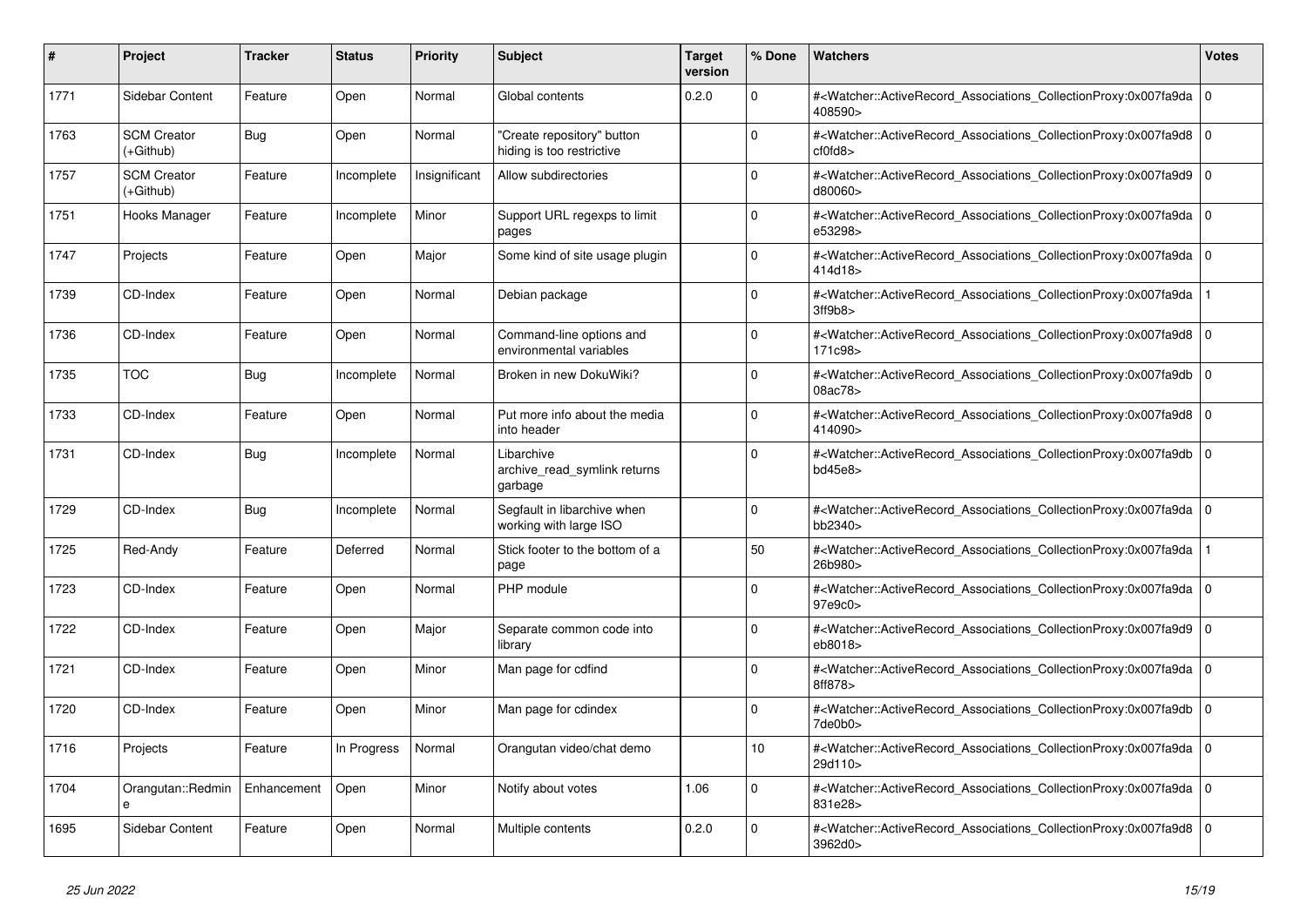| #    | Project                | <b>Tracker</b> | <b>Status</b> | <b>Priority</b> | <b>Subject</b>                                                        | <b>Target</b><br>version | % Done      | Watchers                                                                                                                                                  | <b>Votes</b> |
|------|------------------------|----------------|---------------|-----------------|-----------------------------------------------------------------------|--------------------------|-------------|-----------------------------------------------------------------------------------------------------------------------------------------------------------|--------------|
| 1687 | Meta                   | Feature        | Open          | Normal          | Global Meta tags, Meta tags per<br>project and per page               |                          | $\mathbf 0$ | # <watcher::activerecord_associations_collectionproxy:0x007fa9daf 0<br=""  ="">242d0&gt;</watcher::activerecord_associations_collectionproxy:0x007fa9daf> |              |
| 1682 | Orangutan              | Improvement    | Open          | Normal          | Take into account if time<br>tracking module is enabled               | 1.06                     | $\Omega$    | # <watcher::activerecord_associations_collectionproxy:0x007fa9da 0<br="">67a990&gt;</watcher::activerecord_associations_collectionproxy:0x007fa9da>       |              |
| 1680 | Orangutan::Redmin<br>e | Bug            | Open          | Normal          | <b>Cancelling Comment context</b>                                     |                          | 0           | # <watcher::activerecord_associations_collectionproxy:0x007fa9d8 0<br=""  ="">1a33d8&gt;</watcher::activerecord_associations_collectionproxy:0x007fa9d8>  |              |
| 1678 | Orangutan::Redmin<br>е | Improvement    | Open          | Normal          | Suggest changing issue when<br>default issue is closed                | 1.07                     | 0           | # <watcher::activerecord_associations_collectionproxy:0x007fa9da<br>c4ba68</watcher::activerecord_associations_collectionproxy:0x007fa9da<br>             | l O          |
| 1638 | Orangutan              | Feature        | Open          | Major           | Orangutan bug reporting                                               |                          | $\Omega$    | # <watcher::activerecord_associations_collectionproxy:0x007fa9d9 0<br=""  ="">0205f0&gt;</watcher::activerecord_associations_collectionproxy:0x007fa9d9>  |              |
| 1624 | Orangutan              | Enhancement    | Open          | Normal          | ChiliProject support                                                  |                          | $\Omega$    | # <watcher::activerecord_associations_collectionproxy:0x007fa9da 0<br="">52cf98&gt;</watcher::activerecord_associations_collectionproxy:0x007fa9da>       |              |
| 1622 | Orangutan::Redmin      | Improvement    | Incomplete    | Normal          | Support rest_hours column                                             |                          | $\Omega$    | # <watcher::activerecord_associations_collectionproxy:0x007fa9d8<br>140440&gt;</watcher::activerecord_associations_collectionproxy:0x007fa9d8<br>         | l O          |
| 1620 | Orangutan              | Improvement    | Open          | Normal          | Fix foreign handlers API                                              | 2.00                     | $\mathbf 0$ | # <watcher::activerecord_associations_collectionproxy:0x007fa9da 0<br=""  ="">74bce8&gt;</watcher::activerecord_associations_collectionproxy:0x007fa9da>  |              |
| 1619 | Orangutan              | Feature        | Open          | Minor           | Avatar                                                                |                          | $\Omega$    | # <watcher::activerecord_associations_collectionproxy:0x007fa9db<br>71d950&gt;</watcher::activerecord_associations_collectionproxy:0x007fa9db<br>         | 2            |
| 1618 | Orangutan              | Enhancement    | Open          | Minor           | Support subrequests in single<br>request message                      | 2.00                     | 0           | # <watcher::activerecord_associations_collectionproxy:0x007fa9db<br>bb78f8&gt;</watcher::activerecord_associations_collectionproxy:0x007fa9db<br>         |              |
| 1616 | Orangutan::Redmin<br>e | Enhancement    | Open          | Normal          | Redmine notification for<br>changes made in Orangutan                 | 1.08                     | $\mathbf 0$ | # <watcher::activerecord_associations_collectionproxy:0x007fa9db<br>ee5980&gt;</watcher::activerecord_associations_collectionproxy:0x007fa9db<br>         |              |
| 1615 | Orangutan::Redmin<br>e | Improvement    | Open          | Minor           | Notify assignee when new<br>watcher is added                          | 1.06                     | $\Omega$    | # <watcher::activerecord_associations_collectionproxy:0x007fa9d9<br>3dd940&gt;</watcher::activerecord_associations_collectionproxy:0x007fa9d9<br>         |              |
| 1614 | Orangutan              | Feature        | Open          | Minor           | <b>AIML</b>                                                           |                          | $\Omega$    | # <watcher::activerecord_associations_collectionproxy:0x007fa9db<br>1593c0&gt;</watcher::activerecord_associations_collectionproxy:0x007fa9db<br>         | l 0          |
| 1613 | Orangutan::Redmin      | Bug            | Open          | Normal          | Guarantee that a notification will<br>come to end user                | 1.08                     | $\Omega$    | # <watcher::activerecord_associations_collectionproxy:0x007fa9db<br>4812a0&gt;</watcher::activerecord_associations_collectionproxy:0x007fa9db<br>         |              |
| 1609 | Orangutan::Redmin<br>e | Improvement    | Open          | Normal          | Use text similarity score when<br>suggesting renaming or<br>replacing | 1.07                     | $\mathbf 0$ | # <watcher::activerecord_associations_collectionproxy:0x007fa9db<br>2e19b8&gt;</watcher::activerecord_associations_collectionproxy:0x007fa9db<br>         | l 0          |
| 1604 | Orangutan::Redmin<br>e | Improvement    | Open          | Normal          | Notify also about other<br>important events on subscribed<br>projects | 1.06                     | $\Omega$    | # <watcher::activerecord_associations_collectionproxy:0x007fa9d8<br>296f10&gt;</watcher::activerecord_associations_collectionproxy:0x007fa9d8<br>         | l 0          |
| 1603 | Orangutan              | Feature        | Open          | Minor           | MegaHAL                                                               |                          | $\mathbf 0$ | # <watcher::activerecord associations="" collectionproxy:0x007fa9db<br="">6fb530&gt;</watcher::activerecord>                                              |              |
| 1602 | Orangutan::Redmin<br>e | Improvement    | Open          | Major           | Textile support                                                       | 1.07                     | $\mathbf 0$ | # <watcher::activerecord_associations_collectionproxy:0x007fa9d9 0<br="">a8e2a8</watcher::activerecord_associations_collectionproxy:0x007fa9d9>           |              |
| 1601 | Orangutan              | Enhancement    | Incomplete    | Normal          | Configuring contexts weights                                          | 2.00                     | $\mathbf 0$ | # <watcher::activerecord_associations_collectionproxy:0x007fa9d8 0<br="">e5e848&gt;</watcher::activerecord_associations_collectionproxy:0x007fa9d8>       |              |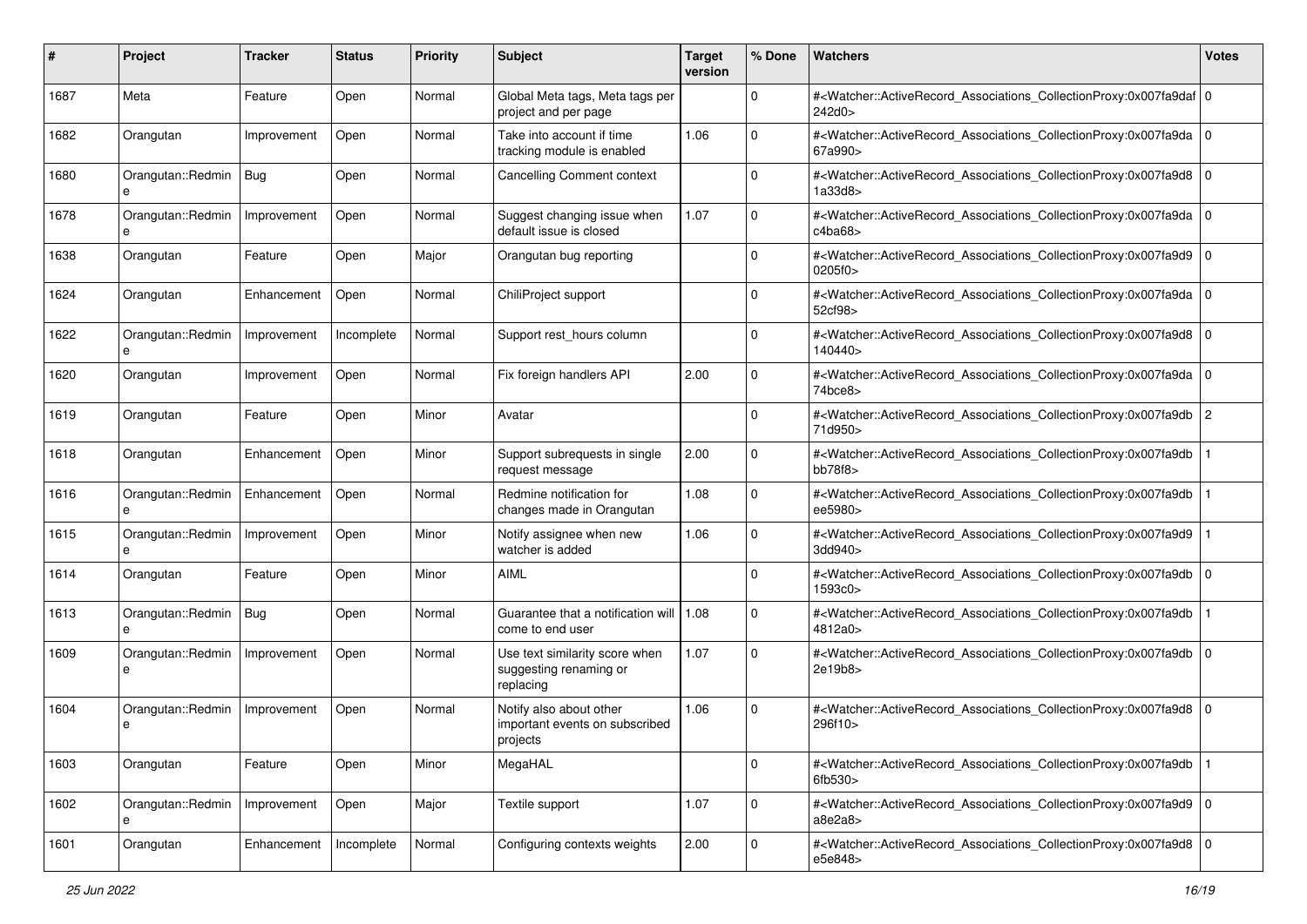| #    | Project                           | <b>Tracker</b> | <b>Status</b> | <b>Priority</b> | <b>Subject</b>                                                      | <b>Target</b><br>version | % Done      | <b>Watchers</b>                                                                                                                                          | <b>Votes</b>   |
|------|-----------------------------------|----------------|---------------|-----------------|---------------------------------------------------------------------|--------------------------|-------------|----------------------------------------------------------------------------------------------------------------------------------------------------------|----------------|
| 1600 | Orangutan                         | Enhancement    | Open          | Minor           | Change configuration file format 2.00                               |                          | $\Omega$    | # <watcher::activerecord_associations_collectionproxy:0x007fa9d9<br>e1dd10</watcher::activerecord_associations_collectionproxy:0x007fa9d9<br>            | $\mathbf 0$    |
| 1597 | Orangutan::Redmin<br>e            | Improvement    | Open          | Normal          | Support Redmine 1.1.0 "No<br>events"                                | 1.08                     | $\Omega$    | # <watcher::activerecord 0<br="" associations="" collectionproxy:0x007fa9db=""  ="">4f6898&gt;</watcher::activerecord>                                   |                |
| 1596 | Orangutan::Redmin<br>e            | Enhancement    | Open          | Minor           | PostgreSQL                                                          | 1.08                     | $\mathbf 0$ | # <watcher::activerecord associations="" collectionproxy:0x007fa9d9<br="">c95510&gt;</watcher::activerecord>                                             | $\overline{0}$ |
| 1586 | Orangutan                         | Improvement    | Open          | Normal          | Installation command line helper                                    | 1.08                     | $\Omega$    | # <watcher::activerecord_associations_collectionproxy:0x007fa9db 0<br="">0185b0&gt;</watcher::activerecord_associations_collectionproxy:0x007fa9db>      |                |
| 1577 | Orangutan                         | Feature        | Open          | Minor           | Roster suggestions                                                  |                          | $\Omega$    | # <watcher::activerecord_associations_collectionproxy:0x007fa9db 0<br="">6aefc8</watcher::activerecord_associations_collectionproxy:0x007fa9db>          |                |
| 1562 | Orangutan                         | Enhancement    | Open          | Normal          | Localisation                                                        | 2.00                     | $\Omega$    | # <watcher::activerecord 0<br="" associations="" collectionproxy:0x007fa9d8=""  ="">6f93a0&gt;</watcher::activerecord>                                   |                |
| 1466 | Orangutan::Redmin<br>e            | Improvement    | Open          | Normal          | Hyperlinks in notifications                                         |                          | $\mathbf 0$ | # <watcher::activerecord_associations_collectionproxy:0x007fa9db 0<br="">4a7068&gt;</watcher::activerecord_associations_collectionproxy:0x007fa9db>      |                |
| 1465 | Orangutan                         | Enhancement    | Open          | Minor           | Pagination                                                          |                          | $\Omega$    | # <watcher::activerecord_associations_collectionproxy:0x007fa9d9f 0<br="">f3220&gt;</watcher::activerecord_associations_collectionproxy:0x007fa9d9f>     |                |
| 1464 | Orangutan                         | Feature        | Open          | Minor           | Ability to see Orangutan logs for<br>a user                         |                          | $\Omega$    | # <watcher::activerecord_associations_collectionproxy:0x007fa9d9<br>3e5758&gt;</watcher::activerecord_associations_collectionproxy:0x007fa9d9<br>        |                |
| 1352 | Orangutan::Redmin<br>e            | Feature        | Open          | Minor           | Start date changing                                                 | 1.07                     | $\Omega$    | # <watcher::activerecord 0<br="" associations="" collectionproxy:0x007fa9da=""  ="">8cf628&gt;</watcher::activerecord>                                   |                |
| 1337 | Orangutan::Redmin<br>e            | Feature        | Incomplete    | Minor           | Automatic time tracking                                             |                          | $\Omega$    | # <watcher::activerecord 0<br="" associations="" collectionproxy:0x007fa9d9f=""  ="">75050&gt;</watcher::activerecord>                                   |                |
| 1298 | Orangutan                         | Improvement    | Open          | Normal          | Context help for some<br>Orangutan messages                         |                          | $\Omega$    | # <watcher::activerecord_associations_collectionproxy:0x007fa9da<br>574398&gt;</watcher::activerecord_associations_collectionproxy:0x007fa9da<br>        | 10             |
| 1159 | Orangutan::Redmin<br>$\mathbf{a}$ | Improvement    | Open          | Minor           | Support using numbers for<br>project list                           |                          | $\Omega$    | # <watcher::activerecord_associations_collectionproxy:0x007fa9d8 0<br=""  ="">737dd0&gt;</watcher::activerecord_associations_collectionproxy:0x007fa9d8> |                |
| 1107 | Orangutan::Redmin<br>e            | Improvement    | Open          | Minor           | Change default<br>project/issue/activity if no task is<br>available |                          | $\Omega$    | # <watcher::activerecord 0<br="" associations="" collectionproxy:0x007fa9da=""  ="">ae9e90&gt;</watcher::activerecord>                                   |                |
| 1104 | Orangutan::Redmin                 | Feature        | Incomplete    | Minor           | Automatic overtime tracking                                         |                          | $\Omega$    | # <watcher::activerecord_associations_collectionproxy:0x007fa9d8 0<br="">8d1d08&gt;</watcher::activerecord_associations_collectionproxy:0x007fa9d8>      |                |
| 1089 | Orangutan                         | Improvement    | Open          | Minor           | Migrate to contexts<br>dependencies/relations from<br>weights       | 2.00                     | $\Omega$    | # <watcher::activerecord_associations_collectionproxy:0x007fa9db<br>65fb58&gt;</watcher::activerecord_associations_collectionproxy:0x007fa9db<br>        | $\Omega$       |
| 1083 | Orangutan::Redmin<br>e            | Feature        | Open          | Minor           | Help context(s) for Redmine text   1.08<br>formatting syntax        |                          | $\Omega$    | # <watcher::activerecord 0<br="" associations="" collectionproxy:0x007fa9da=""  ="">ce3c78&gt;</watcher::activerecord>                                   |                |
| 1076 | Orangutan::Redmin<br>e            | Feature        | Open          | Minor           | Due date setting context                                            | 1.07                     | $\Omega$    | # <watcher::activerecord associations="" collectionproxy:0x007fa9db<br="">1a5b30&gt;</watcher::activerecord>                                             | 0              |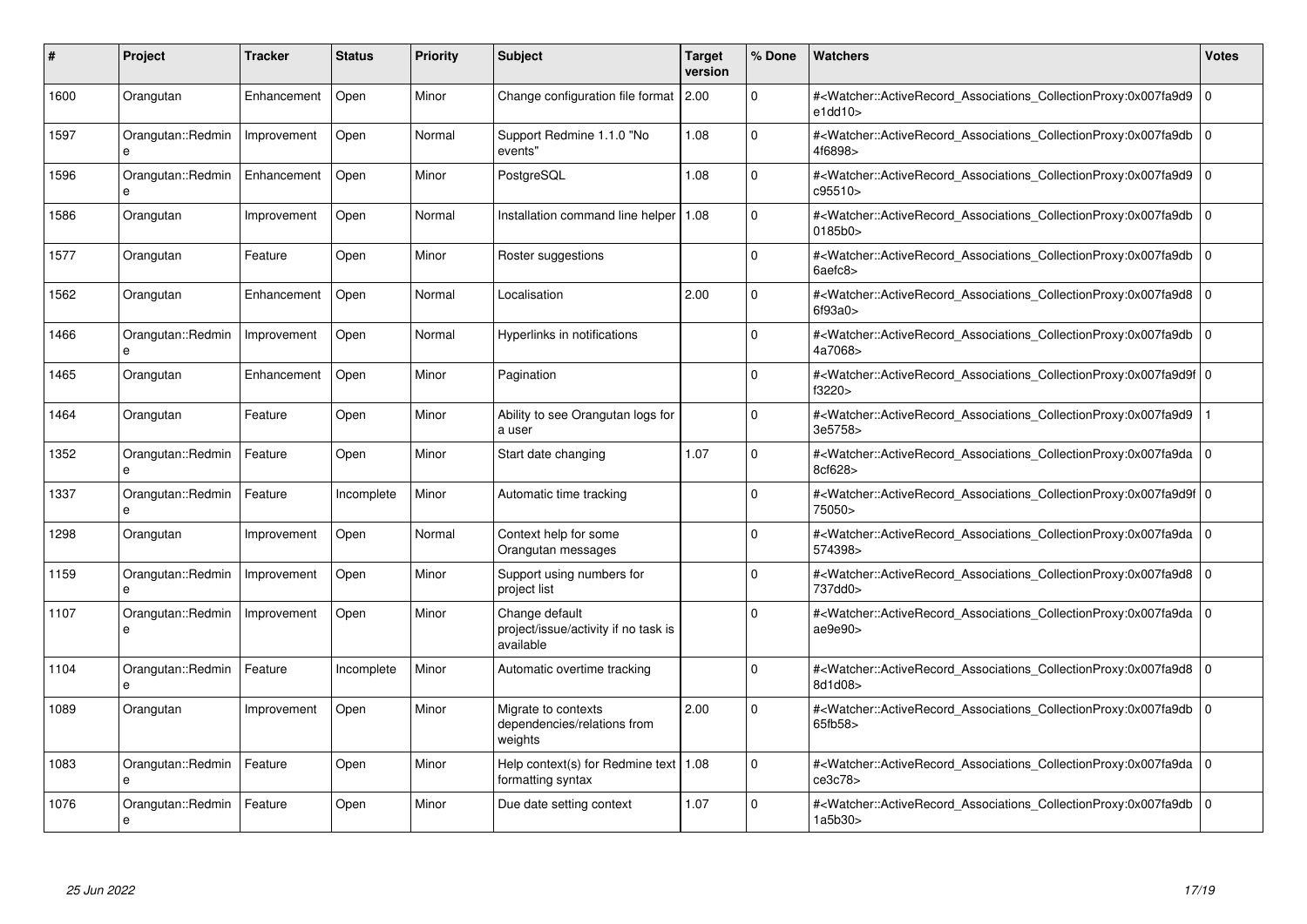| #    | Project                | <b>Tracker</b> | <b>Status</b> | <b>Priority</b> | <b>Subject</b>                                                                     | <b>Target</b><br>version | % Done       | Watchers                                                                                                                                                  | <b>Votes</b> |
|------|------------------------|----------------|---------------|-----------------|------------------------------------------------------------------------------------|--------------------------|--------------|-----------------------------------------------------------------------------------------------------------------------------------------------------------|--------------|
| 1075 | Orangutan              | Enhancement    | In Progress   | Minor           | Separate Orangutan core<br>(reusable bot code) from<br>Redmine code                | 2.00                     | 0            | # <watcher::activerecord_associations_collectionproxy:0x007fa9d8 0<br=""  ="">d6a158</watcher::activerecord_associations_collectionproxy:0x007fa9d8>      |              |
| 1051 | Orangutan::Redmin<br>e | Improvement    | Open          | Minor           | Allow applying only some tasks<br>by number from suggested list                    | 1.08                     | $\mathbf 0$  | # <watcher::activerecord_associations_collectionproxy:0x007fa9da 0<br=""  ="">48a900&gt;</watcher::activerecord_associations_collectionproxy:0x007fa9da>  |              |
| 1040 | Orangutan::Redmin<br>e | Enhancement    | Open          | Normal          | Support all Redmine notification<br>types                                          | 1.06                     | $\Omega$     | # <watcher::activerecord_associations_collectionproxy:0x007fa9d8 0<br=""  ="">3e8378&gt;</watcher::activerecord_associations_collectionproxy:0x007fa9d8>  |              |
| 1038 | Orangutan::Redmin<br>e | Improvement    | Open          | Minor           | More flexible syntax for adding<br>past tasks/entries                              |                          | $\Omega$     | # <watcher::activerecord_associations_collectionproxy:0x007fa9db 0<br="">70ed38&gt;</watcher::activerecord_associations_collectionproxy:0x007fa9db>       |              |
| 1029 | Orangutan::Redmin<br>e | Improvement    | Open          | Minor           | Respect user's Redmine<br>notifications settings                                   | 1.06                     | 0            | # <watcher::activerecord_associations_collectionproxy:0x007fa9d8 0<br=""  ="">dbc4a8&gt;</watcher::activerecord_associations_collectionproxy:0x007fa9d8>  |              |
| 1028 | Orangutan              | Feature        | Incomplete    | Minor           | Recognizing English text<br>accidentally entered with<br>different keyboard layout |                          | $\Omega$     | # <watcher::activerecord_associations_collectionproxy:0x007fa9da<br>57a5e0&gt;</watcher::activerecord_associations_collectionproxy:0x007fa9da<br>         |              |
| 1022 | Orangutan::Redmin<br>e | Feature        | Incomplete    | Minor           | Changing issue status<br>depending on user presence                                |                          | $\Omega$     | # <watcher::activerecord_associations_collectionproxy:0x007fa9d8 0<br=""  ="">6dd380&gt;</watcher::activerecord_associations_collectionproxy:0x007fa9d8>  |              |
| 994  | Orangutan              | Enhancement    | Open          | Minor           | Topics or response modes                                                           | 2.00                     | 0            | # <watcher::activerecord_associations_collectionproxy:0x007fa9da 0<br="">34d790&gt;</watcher::activerecord_associations_collectionproxy:0x007fa9da>       |              |
| 984  | Orangutan              | Feature        | Open          | Minor           | Survey context                                                                     |                          | $\Omega$     | # <watcher::activerecord_associations_collectionproxy:0x007fa9db 0<br="">02d708&gt;</watcher::activerecord_associations_collectionproxy:0x007fa9db>       |              |
| 974  | Orangutan              | Enhancement    | Open          | Minor           | Rich text/formatting support                                                       | 2.00                     | $\mathbf 0$  | # <watcher::activerecord_associations_collectionproxy:0x007fa9da 3<br="">3681d0&gt;</watcher::activerecord_associations_collectionproxy:0x007fa9da>       |              |
| 973  | Orangutan::Redmin<br>e | Improvement    | Open          | Minor           | Issue description change<br>notification                                           | 1.08                     | $\Omega$     | # <watcher::activerecord_associations_collectionproxy:0x007fa9da 0<br=""  ="">2db708&gt;</watcher::activerecord_associations_collectionproxy:0x007fa9da>  |              |
| 971  | Orangutan::Redmin<br>e | Improvement    | Incomplete    | Minor           | Confirm before taking text as a<br>task/entry description                          |                          | $\Omega$     | # <watcher::activerecord_associations_collectionproxy:0x007fa9d9f 1<br=""  ="">30d88&gt;</watcher::activerecord_associations_collectionproxy:0x007fa9d9f> |              |
| 969  | Orangutan::Redmin<br>e | Feature        | Open          | Minor           | Editing comments                                                                   | 1.08                     | 0            | # <watcher::activerecord_associations_collectionproxy:0x007fa9da 2<br="">733f80&gt;</watcher::activerecord_associations_collectionproxy:0x007fa9da>       |              |
| 941  | Orangutan              | Feature        | Open          | Minor           | Support Google calendar                                                            |                          | 0            | # <watcher::activerecord_associations_collectionproxy:0x007fa9db 0<br="">465500&gt;</watcher::activerecord_associations_collectionproxy:0x007fa9db>       |              |
| 936  | Orangutan              | Improvement    | In Progress   | Normal          | Documentation                                                                      |                          | 30           | # <watcher::activerecord_associations_collectionproxy:0x007fa9db 0<br=""  ="">2a2bf0</watcher::activerecord_associations_collectionproxy:0x007fa9db>      |              |
| 935  | Orangutan              | Feature        | Open          | Minor           | Invalid keyboard layout<br>translator                                              |                          | 0            | # <watcher::activerecord_associations_collectionproxy:0x007fa9d8 0<br=""  ="">89b640&gt;</watcher::activerecord_associations_collectionproxy:0x007fa9d8>  |              |
| 918  | Orangutan              | Improvement    | Open          | Normal          | Profiler/optimization                                                              | 1.07                     | $\mathbf 0$  | # <watcher::activerecord_associations_collectionproxy:0x007fa9d8 0<br=""  ="">bad720&gt;</watcher::activerecord_associations_collectionproxy:0x007fa9d8>  |              |
| 910  | Orangutan              | Enhancement    | Open          | Minor           | Subjects or make Orangutan<br>remember issue id, project etc                       | 2.00                     | $\mathbf{0}$ | # <watcher::activerecord_associations_collectionproxy:0x007fa9db 0<br="">18d238&gt;</watcher::activerecord_associations_collectionproxy:0x007fa9db>       |              |
| 895  | Orangutan::Redmin      | Feature        | Open          | Normal          | Changing custom fields and<br>other issue properties                               | 1.07                     | $\mathbf 0$  | # <watcher::activerecord_associations_collectionproxy:0x007fa9d8f 1<br=""  ="">668f8&gt;</watcher::activerecord_associations_collectionproxy:0x007fa9d8f> |              |